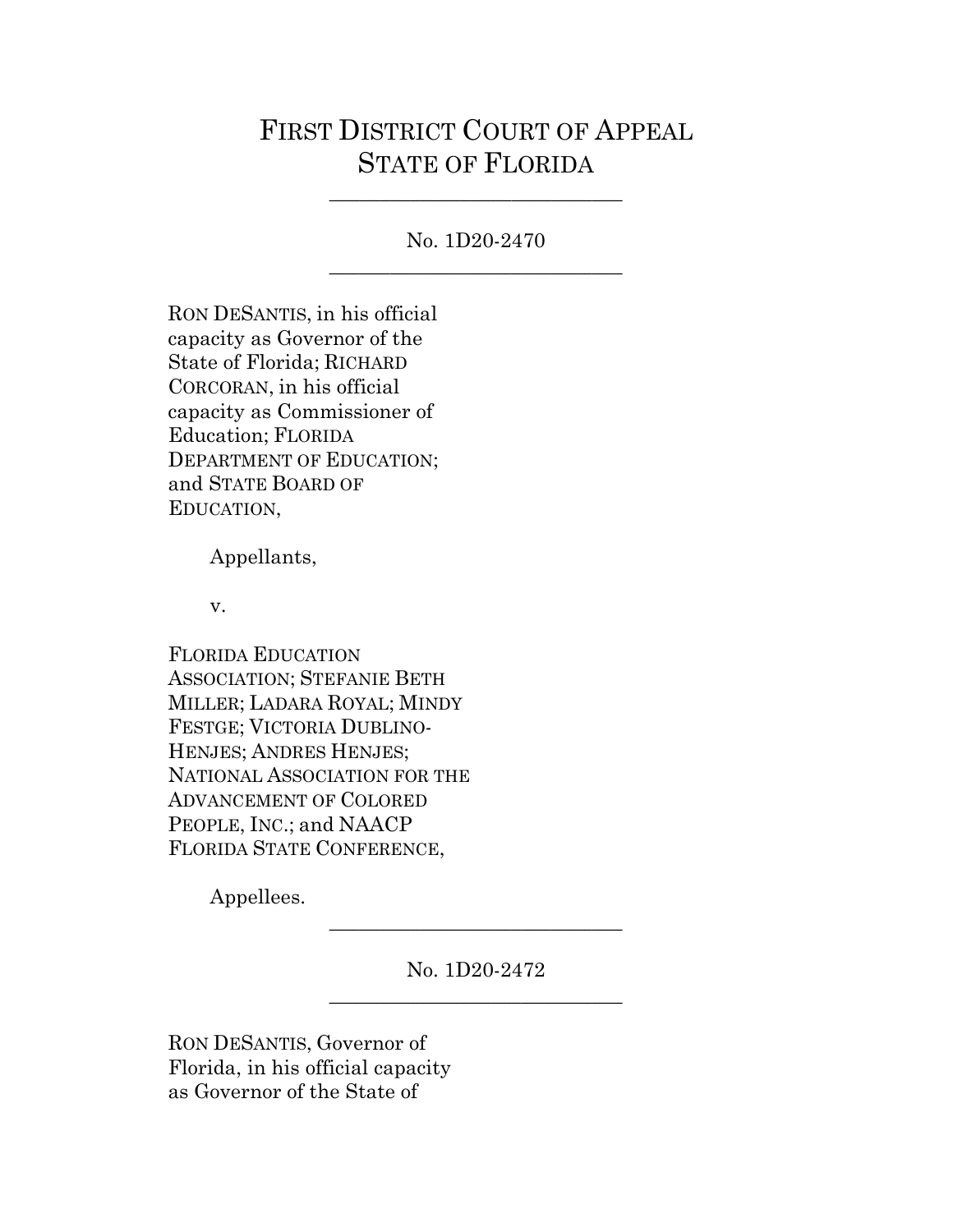Florida; ANDY TUCK, in his official capacity as the chair of the State Board of Education; STATE BOARD OF EDUCATION; RICHARD CORCORAN, in his official capacity as Commissioner of Education; FLORIDA DEPARTMENT OF EDUCATION; and JACOB OLIVA, in his official capacity as Chancellor, Division of Public Schools,

Appellants,

v.

MONIQUE BELLEFLEUR, individually and on behalf of D.B. Jr., M.B., and D.B.; KATHRYN HAMMOND; ASHLEY MONROE, and JAMES LIS,

Appellees.

On appeal from the Circuit Court for Leon County. Charles W. Dodson, Judge.

October 9, 2020

ROWE, J.

In March 2020, state and local governments across Florida issued emergency orders that restricted the movement of Floridians, shuttered businesses, and closed public schools. The lockdown orders followed guidelines provided by President Donald J. Trump and the Centers for Disease Control and Prevention (CDC) announcing a fifteen-day strategy to "slow the spread" of the novel coronavirus known as COVID-19. *See* The White House, 15 Days to Slow the Spread (Mar. 16, 2020), https://www.whitehouse.gov/articles/15-days-slow-spread/.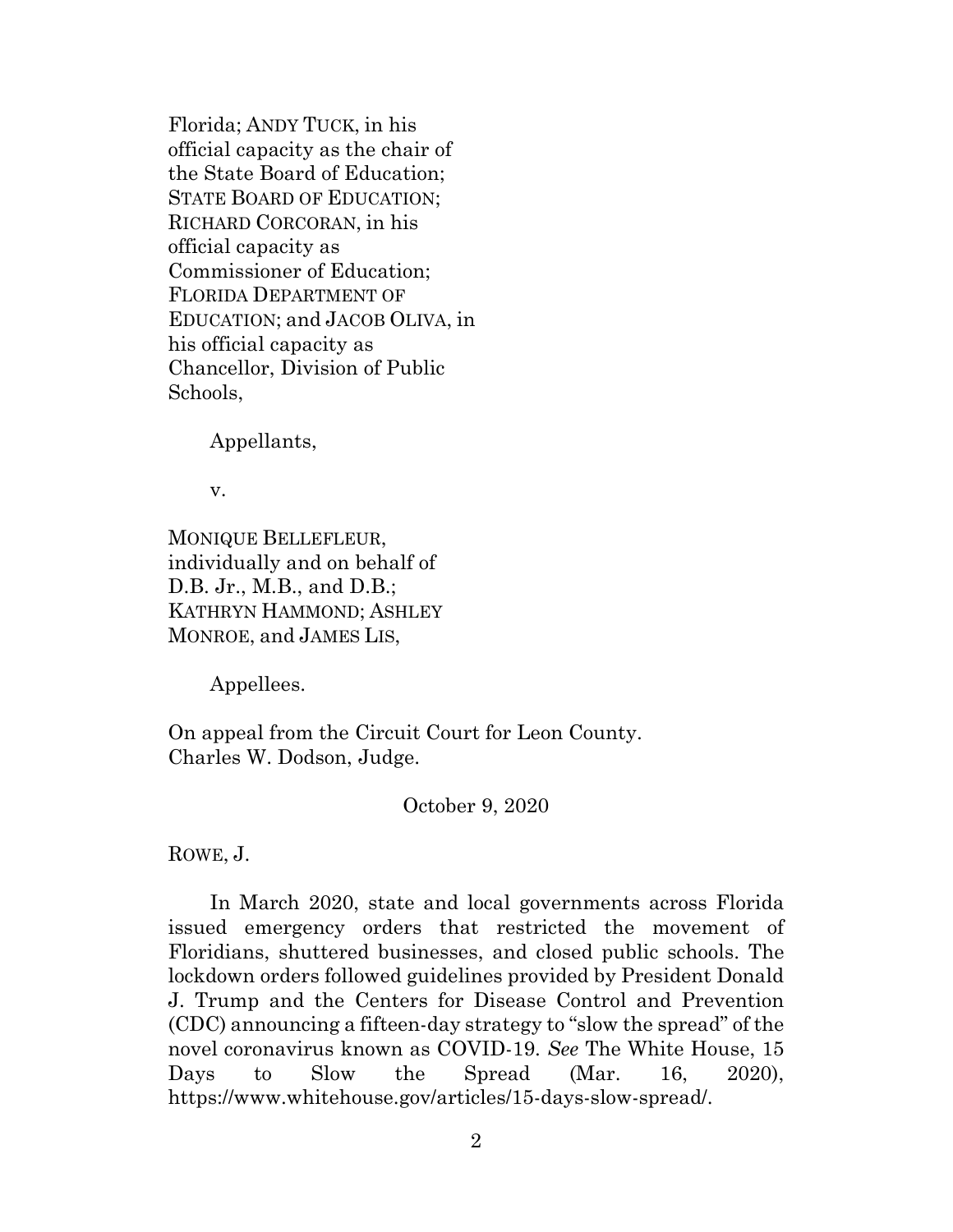By slowing the spread of the virus, public health officials hoped to "flatten the curve" by reducing the peak number of people requiring health care at one time so that demands on the health care system did not exceed its capacity. *See* Ctrs. for Disease Control & Prevention, Interim Pre-pandemic Planning Guidance (Feb. 2007), https://stacks.cdc.gov/view/cdc/11425.

Following the school closure orders, Florida's schools shifted to online instruction. But soon, the fifteen days to "slow the spread" turned into thirty, and days stretched into months. Florida's schools did not reopen for the rest of the academic year. With a new school year approaching and with COVID-19 still present in Florida, policymakers had to decide when and under what conditions would it be safe enough to reopen schools for in-person instruction. Students, parents, teachers, and policymakers were divided on how to answer that question.

Stakeholders disagreed on what public health metrics should be used to determine when to reopen schools and on the appropriate interventions to implement when schools did reopen (social distancing, mask policies, class sizes, and so on). Underlying these disagreements were very different perceptions about the risks posed by COVID-19, the risks posed by not reopening the schools, and views on which risks were more tolerable. Still, after many public debates and after weighing the risks, parents of 1.6 million Florida students expressed their preference for their children to return to the classroom. Parents of other Florida students, believing that returning to school posed too great a risk, chose online instruction. Teachers were similarly divided. Some were eager to return to the classroom; others were not, expressing health concerns for themselves or others in their household.

Also prominent in the debate over school reopening was the potential for a sharp decrease in funding to school districts if large numbers of students chose not to return to the classroom. Because state funding to school districts is lower for students enrolled in online classes, the expected shortfalls were substantial.

Governor Ron DeSantis, Commissioner Richard Corcoran, the Department of Education, Andy Tuck as Chair of the State Board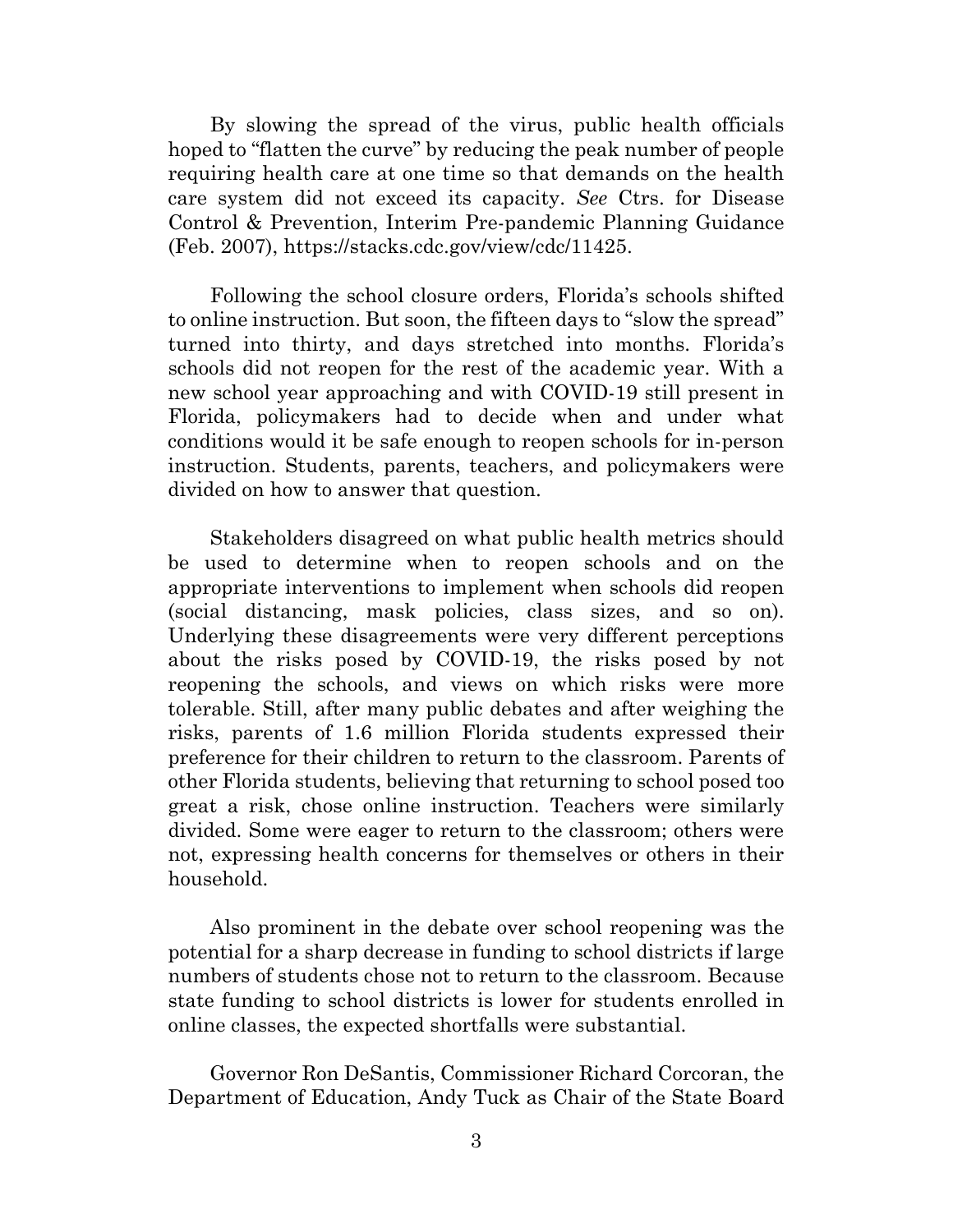of Education, and Jacob Oliva as Chancellor of the Division of Public Schools (collectively, the State) sought to address the different stakeholder preferences for online and in-person instruction and the potential funding losses to school districts. Commissioner Corcoran issued an emergency order that allowed school districts to continue to provide online instruction and offered increased funding to avoid the expected budget shortfalls. But to qualify for increased funding, school districts had to reopen schools for in-person instruction by the end of August.

The Florida Education Association, six Florida teachers, five parents of Florida students, the National Association for the Advancement of Colored People, Inc., and the NAACP Florida State Conference (collectively, Appellees) disagreed with the State's school reopening plan. Appellees thought it too risky to reopen schools because the possibility of contracting and transmitting COVID-19 posed too great a threat to students, teachers, their families, and communities. And by conditioning the offer of increased funding for online instruction on school districts committing to reopening schools for in-person instruction, Appellees claimed that the State "forced" school districts to reopen. Appellees sued in circuit court seeking a declaration that the State failed to meet its constitutional obligation to provide for a safe and secure public school system. They also moved to temporarily enjoin the emergency order. The trial court granted the injunction and then substantially revised the emergency order.

The State appeals. We reverse because Appellees did not meet the requirements for the trial court to issue an injunction. And even if they had, the trial court exceeded the constitutional limits of its authority by rewriting the Commissioner's order.

# *I. Facts*

After Florida's surgeon general declared a public health emergency stemming from the COVID-19 pandemic, Governor DeSantis declared a state of emergency throughout Florida. *See*  Fla. Exec. Order No. 20-52 (Mar. 9, 2020). That declaration and later emergency orders granted state agencies authority to waive regulatory statutes and their own rules when "strict compliance with the provisions of any such statute, order, or rule would in any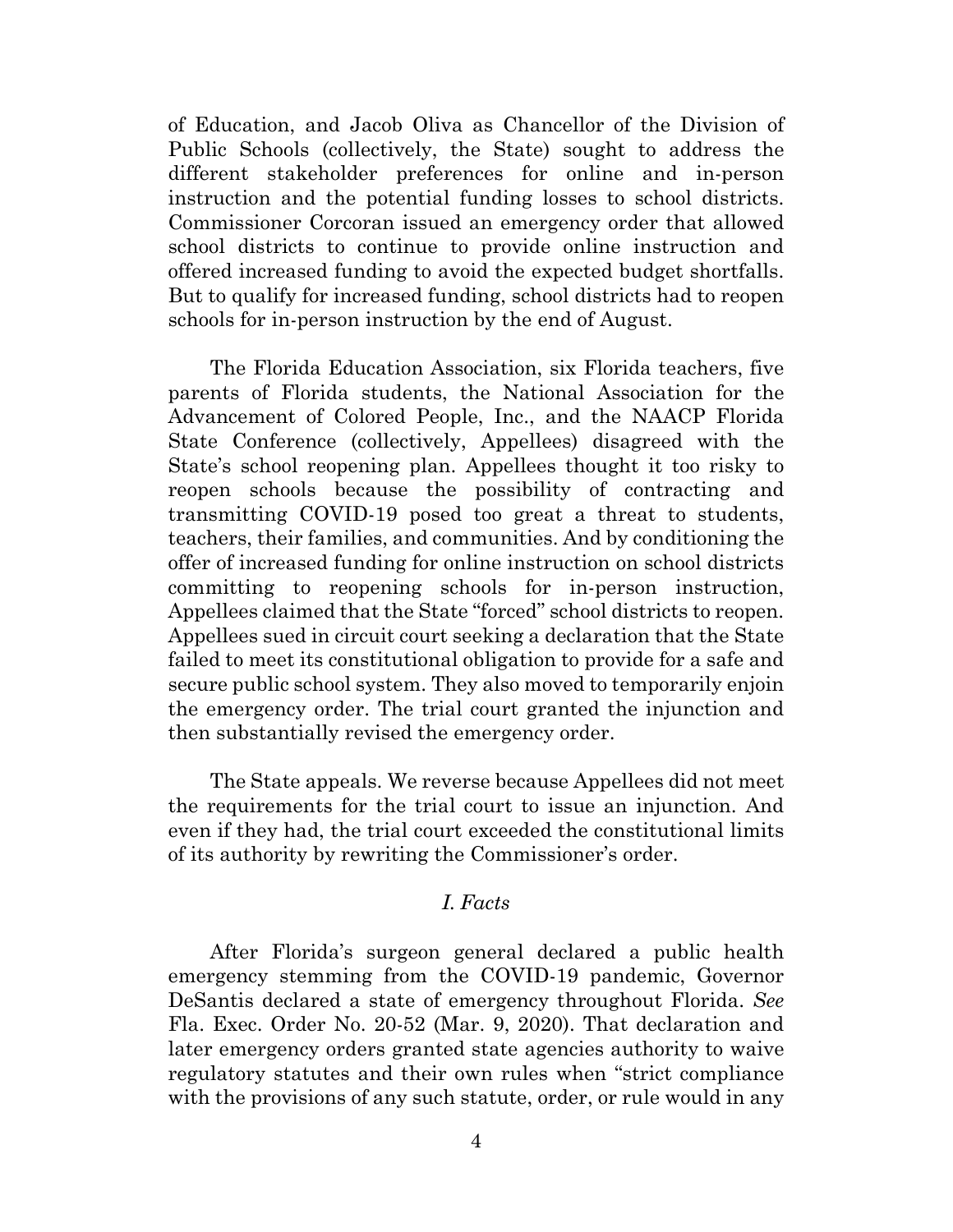way prevent, hinder, or delay necessary action in coping with the emergency." *Id.* at 4. The order defined "necessary action" to include "any emergency mitigation, response, or recovery action: (1) prescribed in the State Comprehensive Emergency Management Plan . . .; or (2) ordered by the State Coordinating Officer." *Id*.

Exercising authority granted under that order, the State Coordinating Officer directed the Department of Education (DOE) "to take all appropriate actions coordinated with Florida's school districts, state colleges and other educational providers to promote the health, safety, welfare and education of Florida students under the circumstances presented by this emergency." Fla. Div. of Emerg. Mgmt. Order No. 20-004 at 2 (Mar. 13, 2020).

In response, DOE issued an emergency order closing Florida's public schools for in-person instruction until April 15, 2020. *See* Fla. Dep't of Educ. Order No. 2020-EO-01 at 2 (Mar. 23, 2020). The Commissioner directed public schools to shift to online instruction. *Id.* But despite the initial plan to close schools only through April 15, schools did not reopen for the rest of the school year.

In the months that followed, state and local governments employed strategies to control the spread of the virus, including placing restrictions on public gatherings, limiting business operations, and maintaining school closures. Meanwhile, guidance from public health authorities shifted on how to limit the spread of COVID-19. At first, authorities recommended non-pharmaceutical interventions such as social distancing and handwashing. They later expanded their recommendations to advise individuals to use face coverings. *See* Ctrs. for Disease Control & Prevention, How to Protect Yourself & Others, https://www.cdc.gov/coronavirus/2019 ncov/prevent-getting-sick/prevention.html. Still, by June, the number of COVID-19 cases continued to climb.

Even so, most Florida counties, except for Miami-Dade, Broward, and Palm Beach, entered Phase 2 of the Governor's three-phase plan to reopen the state. *See* Fla. Exec. Order No. 20- 139 at 1 (June 3, 2020). School districts began discussing when and under what conditions to reopen schools if pandemic conditions persisted. School districts solicited input from students, parents,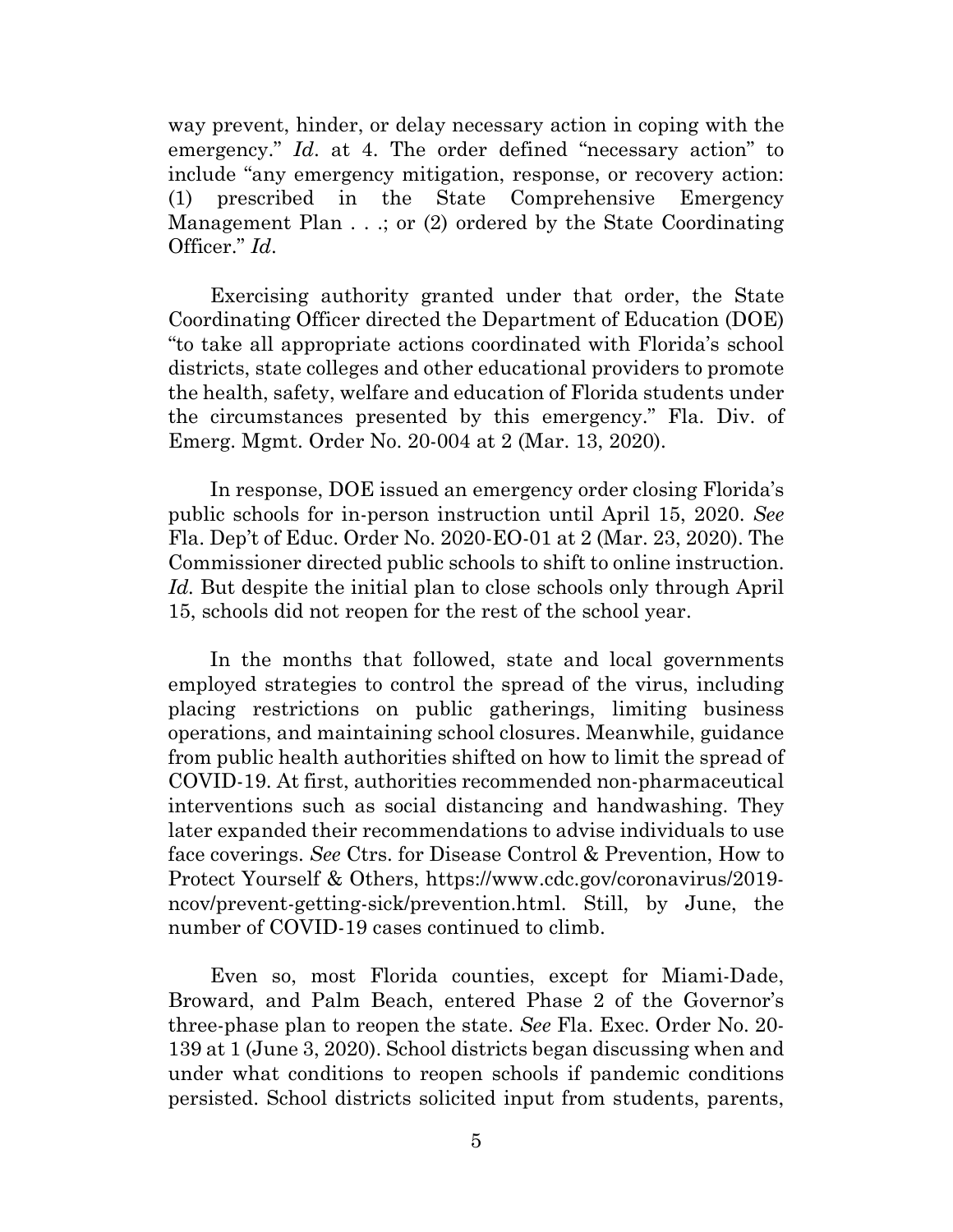and teachers and looked for ways to accommodate their preferences for online or in-person instruction.

But offering both instructional models presented several challenges. The Florida Education Finance Program, which supplies the formulae for state funding to school districts, ties funding to enrollment numbers drawn from periodic surveys. *See*  § 1011.62(1)(a), (s), Fla. Stat. (2019); Fla. Admin. Code R. 6A-1.0451(4). Because the costs of online instruction are lower than the costs of in-person instruction, per student funding for online instruction is about twenty-five percent less than funding for inperson classes. *See* §§ 1011.62(1)(s), (11), Fla. Stat. (2019). So the greater the number of students enrolling in online classes, the greater the loss in funding to school districts.

School districts faced another hurdle. Increased online enrollment would delay payments of state funds until the end of the semester because school districts receive payments for online classes only when students successfully complete the classes. *See* § 1002.37(3), Fla. Stat. (2019).

Finally, school districts needed authority to continue to offer online classes outside the Florida Virtual School program. If the State did not grant that authority, school districts expected to lose funding due to decreased student enrollment. School districts expected families to withdraw from public schools and seek alternatives, including homeschooling, private schools, and Florida Virtual School, if they did not offer students the choice of online instruction.

School districts did not face potential funding losses in the spring when they shifted to online instruction. Then, DOE granted school districts the authority to offer online classes outside the Florida Virtual School program. *See* Fla. Dep't of Educ. Order No. 2020-EO-01 at 2. State funding at that point hinged on the student count drawn from the February 2020 enrollment survey. *See* Fla. Admin. Code R. 6A-1.0452(2). And so, school district budgets did not suffer from the effects of increased online enrollment and students withdrawing from public schools. But with the October enrollment survey approaching and with almost half of Florida's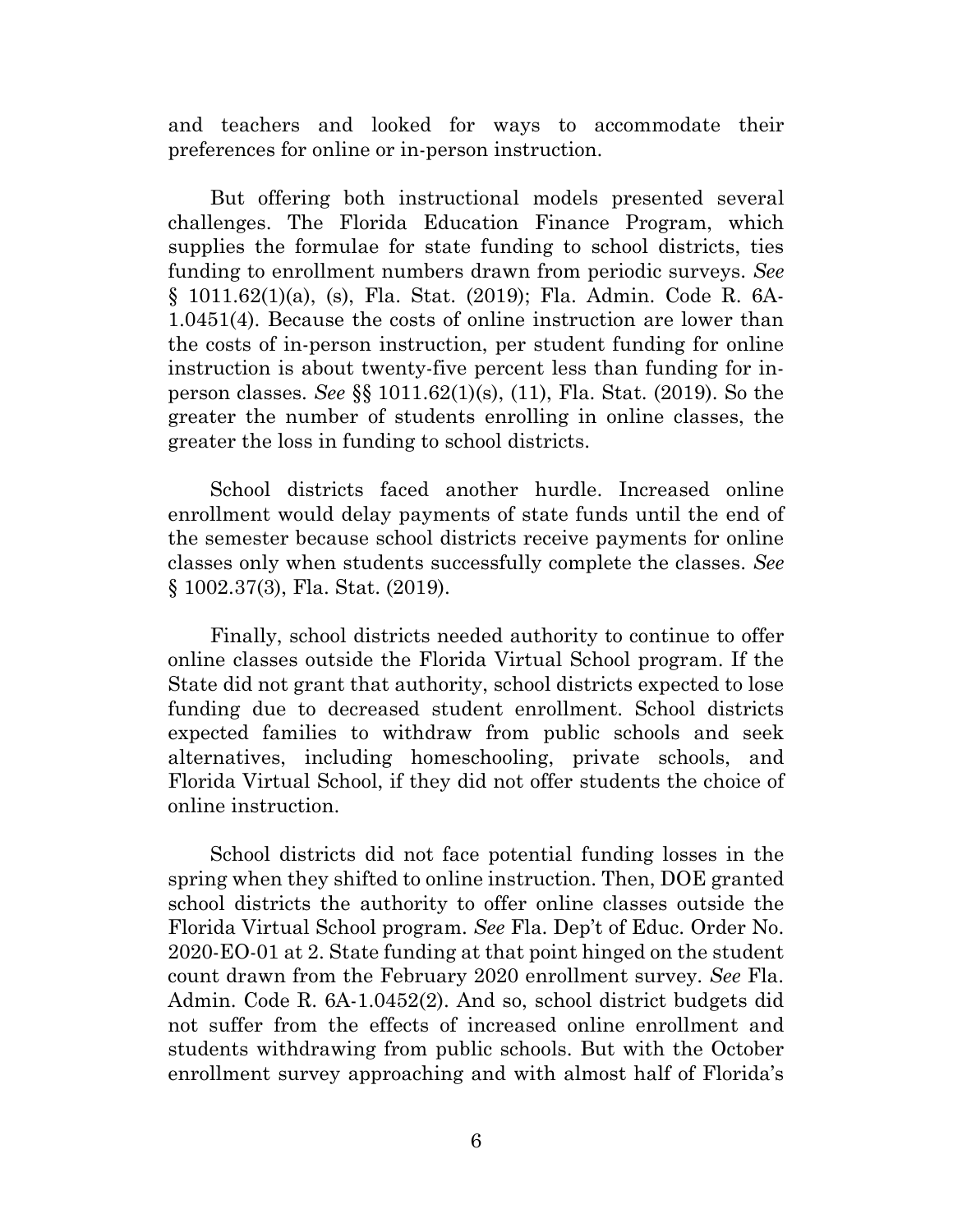students expected to enroll in online classes, school districts anticipated significant funding shortfalls.

The expected shortfalls prompted the Florida School Finance Officers Association, Inc., an association that includes finance officers from all school districts, to write to the Commissioner and urge him to consider waiving certain statutes and rules. FSFOA proposed that DOE count online students for funding purposes as if they were attending classes in person.

Soon after, the Commissioner issued Emergency Order 2020- EO-06 (Emergency Order). The order addressed the school districts' expected funding shortfalls by waiving strict compliance with certain statutes and rules. *See* Fla. Dep't of Educ. Order No. 2020-EO-6 at 6–7 (July 6, 2020). The waivers allowed school districts to report a student for funding purposes as a brick-andmortar student, even if the student enrolled in online classes. *Id*. But to obtain the waivers, school districts needed to submit a reopening plan to DOE for approval. *Id*. And for DOE to approve the plans, school districts had to offer students the choice of inperson instruction or online instruction with classes beginning in August. *Id*. The Commissioner's primary objectives were to provide financial stability for school districts, to encourage school districts to reopen schools for in-person instruction with precautions for safety, and to give school districts flexibility to offer online instruction. *Id*.

Even so, the Commissioner emphasized that school districts did not have to submit a reopening plan but could "open in traditional compliance with statutory requirements for instructional days and hours." *Id*. at 6. Thus, school districts that chose not to submit a reopening plan would receive funding according to the statutory formulae authorized by the Legislature and the administrative rules adopted by DOE.

All but one of Florida's sixty-seven school districts submitted a reopening plan. Three school districts—Miami-Dade, Broward, and Palm Beach—received approval for plans that did not provide for reopening schools for in-person instruction until after the first semester. Those three counties remained in Phase 1 of the Governor's Recovery Plan, and local conditions supported a delay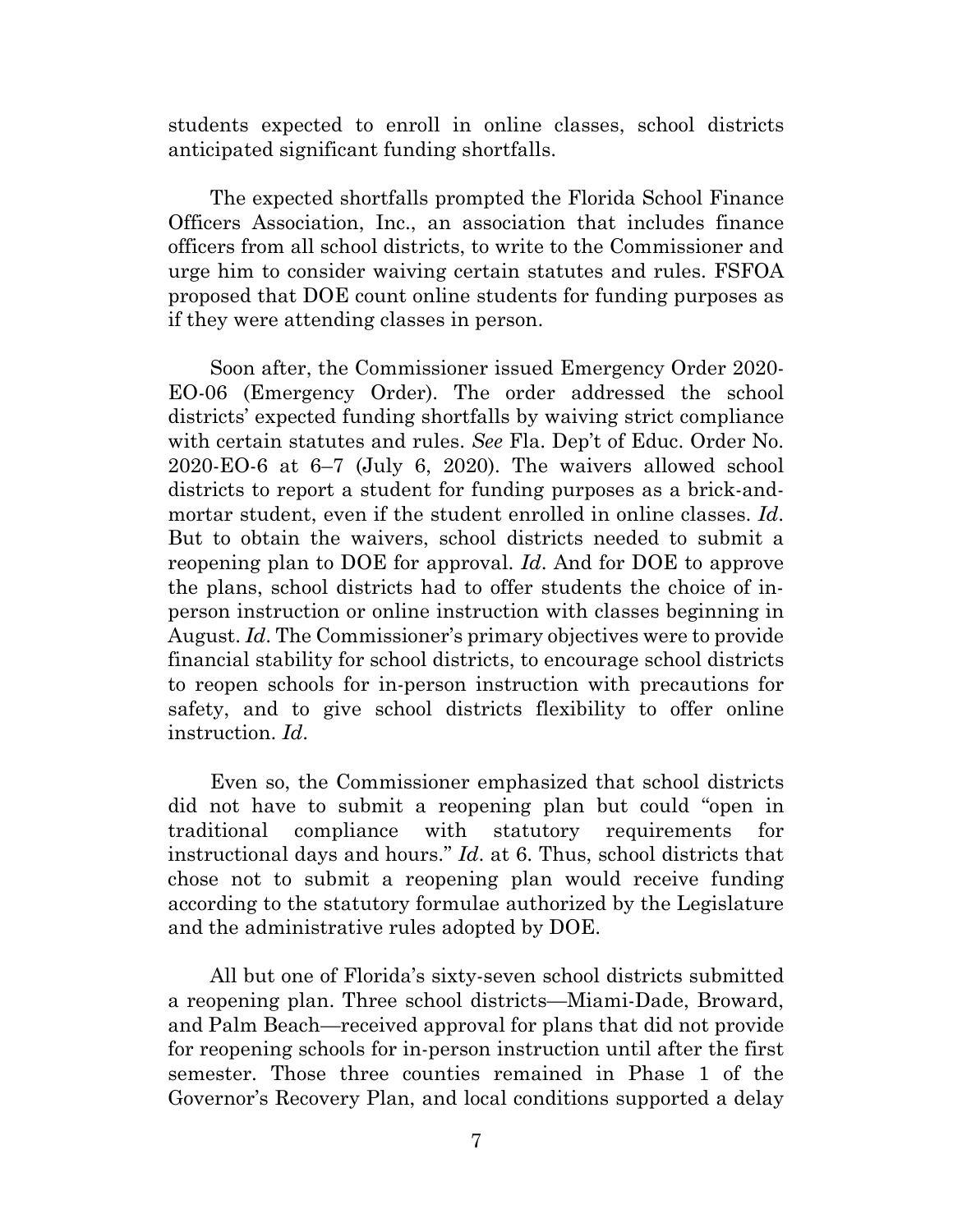in reopening for in-person instruction. The remaining sixty-three districts committed to reopening schools for in-person instruction in August, while also offering online instruction to students who preferred not to return to the classroom. DOE's approval of these plans allowed school districts to keep offering online instruction without suffering a loss in state funding.

#### *II. Procedural History*

Still, Appellees questioned the wisdom of the Commissioner's Emergency Order. They sued in circuit court, seeking a declaration under chapter 86, Florida Statutes (2019) that the State failed to meet its obligation under article IX, section 1(a) of the Florida Constitution to provide for a "safe, secure, and high quality" public school system. Appellees alleged that the Emergency Order "forced" school districts to reopen schools for in-person instruction by threatening school districts with a loss of funding. They argued that the order required students and teachers to return to the classroom when it was unsafe to do so. Appellees sought to enjoin the Emergency Order and moved for a temporary injunction.

After an evidentiary hearing—and seven days before schools needed to reopen under the Emergency Order—the trial court entered an order temporarily enjoining the Emergency Order. It purported to "sever" from the Emergency Order provisions that it found unconstitutional, and then revised the order as follows:

#### **I. Reopening Requirements.**

a. All schools open. Upon reopening in August, all school boards and charter school governing boards must open brick and mortar schools at least five days per week for all students, subject to advice and orders of the Florida Department of Health, local departments of health. Executive Order 20-149 and subsequent executive orders. Absent these directives, the day-to-day decision to open or close a school must always rest locally with the board or executive most closely associated with a school, the superintendent or school board in the case of a district-run school, the charter governing board in the case of a public charter school or the private school principal, director or governing board in the case of a nonpublic school. Strict compliance with requirements of section  $1001.42(4)(f)$ , Florida Statutes, requiring school districts to establish a uniform and fixed date for the opening and closing of schools is waived to the extent necessary to give effect to this Order. In addition, strict compliance with sections 1003.02 and 1011.60(2), Florida Statutes, requiring school districts to operate public schools for a minimum of 180 days or an hourly equivalent is waived to the extent necessary to give effect to this Order, consistent with an approved reopening plan. Further, strict compliance with the reporting requirements for educational planning and information, as set forth in section 1008.385, Florida Statutes, and Rule 6A-1.0014, Florida Administrative Code, is waived to the extent necessary to give effect to this Order, consistent with an approved reopening plan.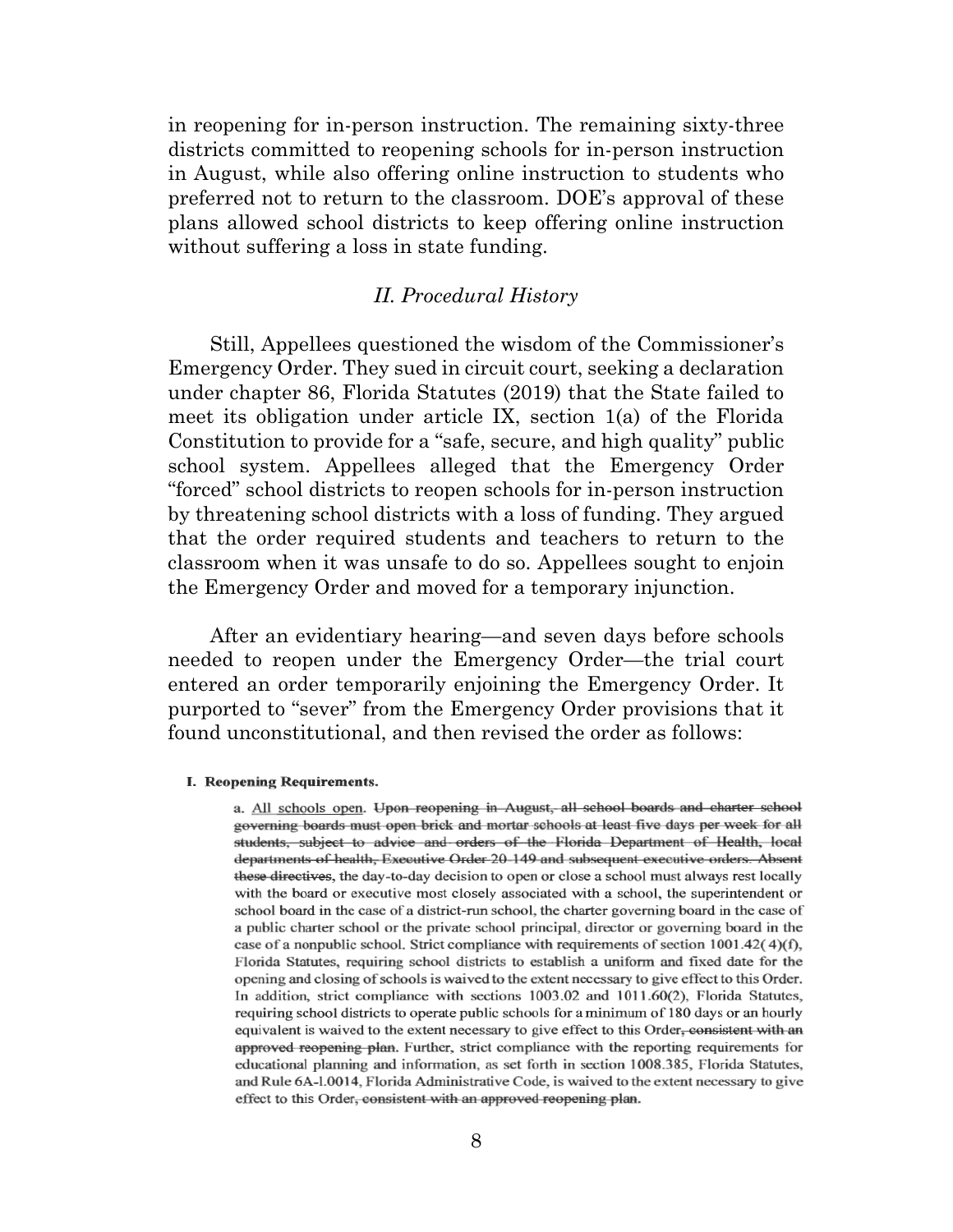b. Full panoply of services. Pursuant to the authority granted in section  $1001.10(8)$ , Florida Statutes, school districts boards and charter school governing boards must may provide the full array of services that are required by law so that families who wish to educate their children in a brick and mortar school full time have the opportunity to do so; these services include in-person instruction (barring a state or local health directive to the contrary), specialized instruction and services for students with Individualized Education Programs (IEPs) or live synchronous or asynchronous instruction with the same curriculum as inperson instruction and the ability to interact with a student's teacher and peers as approved

by the Commissioner of Education. Required services must be provided to students from low-income families, students of migrant workers, students who are homeless, students with disabilities, students in foster care, students who are English Language Learners, and other vulnerable populations.

II. Reopening Plans - Strike entire section.

#### III. Reporting Flexibility and Financial Continuity.

School districts and charter school governing boards with an approved reopening plan will receive reporting flexibility that is designed to provide financial continuity for the 2020 fall semester.

- a. [remains as is]
- b. Full FTE credit for innovative learning environments. Although it is anticipated that most students will return to full-time brick and mortar schools, some parents will continue their child's education through innovative learning environments, often due to the medical vulnerability of the child or another family member who resides in the same household. As described in this Order, school boards and charter school governing boards with an approved reopening plan are authorized to report approved innovative learning students for full FTE credit. However, students receiving virtual education will continue to receive FTE credit as provided in section 1011.61(1)(c)1.b.(III)-(IV), Florida Statutes.
- c.  $[as is]$
- IV.  $[as is]$

All of the statutory and rule waivers set forth in this Order for school districts and charter schools are contingent upon having an approved reopening plan for the 2020 fall semester.

The State appealed. The temporary injunction order was automatically stayed under Florida Rule of Appellate Procedure 9.310(b)(2). But then the trial court granted Appellees' request to vacate the stay. In a previous order, we reinstated the stay in response to the State's motion. We now address the merits of the State's appeal.

#### *III. Standard of Review*

We review an order granting a temporary injunction under a hybrid standard of review. *See Sch. Bd. of Hernando Cnty. v. Rhea*, 213 So. 3d 1032, 1037 (Fla. 1st DCA 2017). We review the trial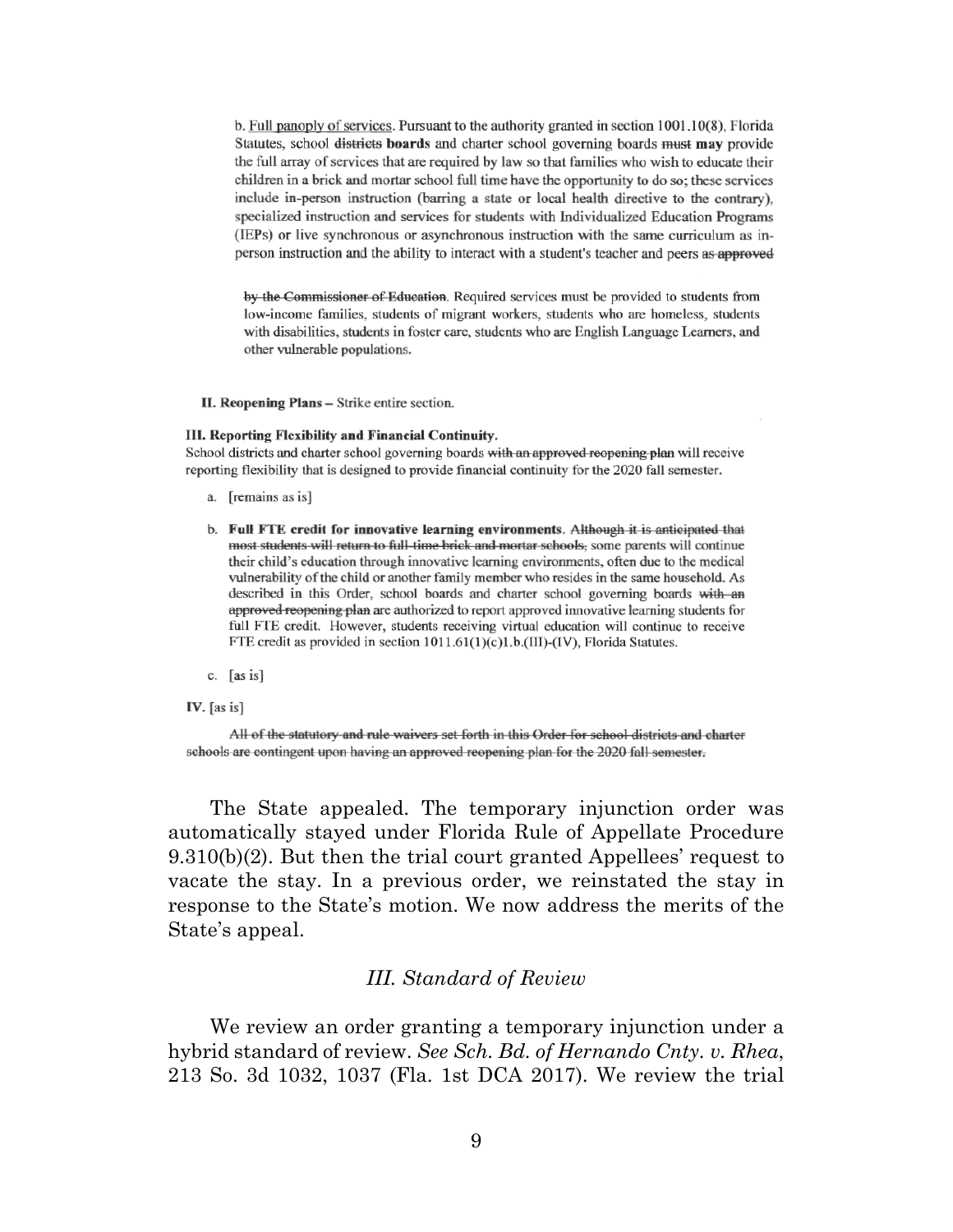court's factual findings for an abuse of discretion. *Id.* And we review its legal conclusions de novo. *Id.* 

#### *IV. Temporary Injunction*

The purpose of a temporary injunction is to maintain the status quo. *See State, Dep't of Health v. Bayfront HMA Med. Ctr., LLC*, 236 So. 3d 466, 472 (Fla. 1st DCA 2018). But an injunction is an extraordinary remedy, and a trial court should grant such relief sparingly. *Id.* To obtain an injunction, the moving party must show "(1) a substantial likelihood of success on the merits, (2) the likelihood of irreparable harm absent the entry of an injunction, (3) a lack of an adequate remedy at law, and (4) that injunctive relief will serve the public interest." *Id.* The trial court must make specific factual findings to support each element, and those findings must be supported by competent, substantial evidence. *Id.*  If any one of the elements is not established, the trial court may not grant the injunction. *Id.* As explained below, Appellees established none of the elements required to obtain an injunction.

#### *A. Substantial Likelihood of Success on the Merits*

A plaintiff can show a substantial likelihood of success "if good reasons for anticipating that result are demonstrated. It is not enough that a merely colorable claim is advanced." *City of Jacksonville v. Naegele Outdoor Advert. Co.*, 634 So. 2d 750, 753 (Fla. 1st DCA 1994). Appellees are not likely to succeed on the merits of their claims because (1) they lack standing; (2) their claims present nonjusticiable political questions; (3) the relief they request would require the trial court to violate the separation of powers; and (4) they failed to show that the State acted in an arbitrary and capricious manner.

### *1. Standing*

Appellees argue that the State failed to meet its constitutional obligation to provide for a safe and secure public school system. They claim that the Emergency Order requires school districts to reopen schools and forces teachers and students to return to the classroom when it is unsafe to do so. Appellees are unlikely to succeed because they lack standing to bring these claims.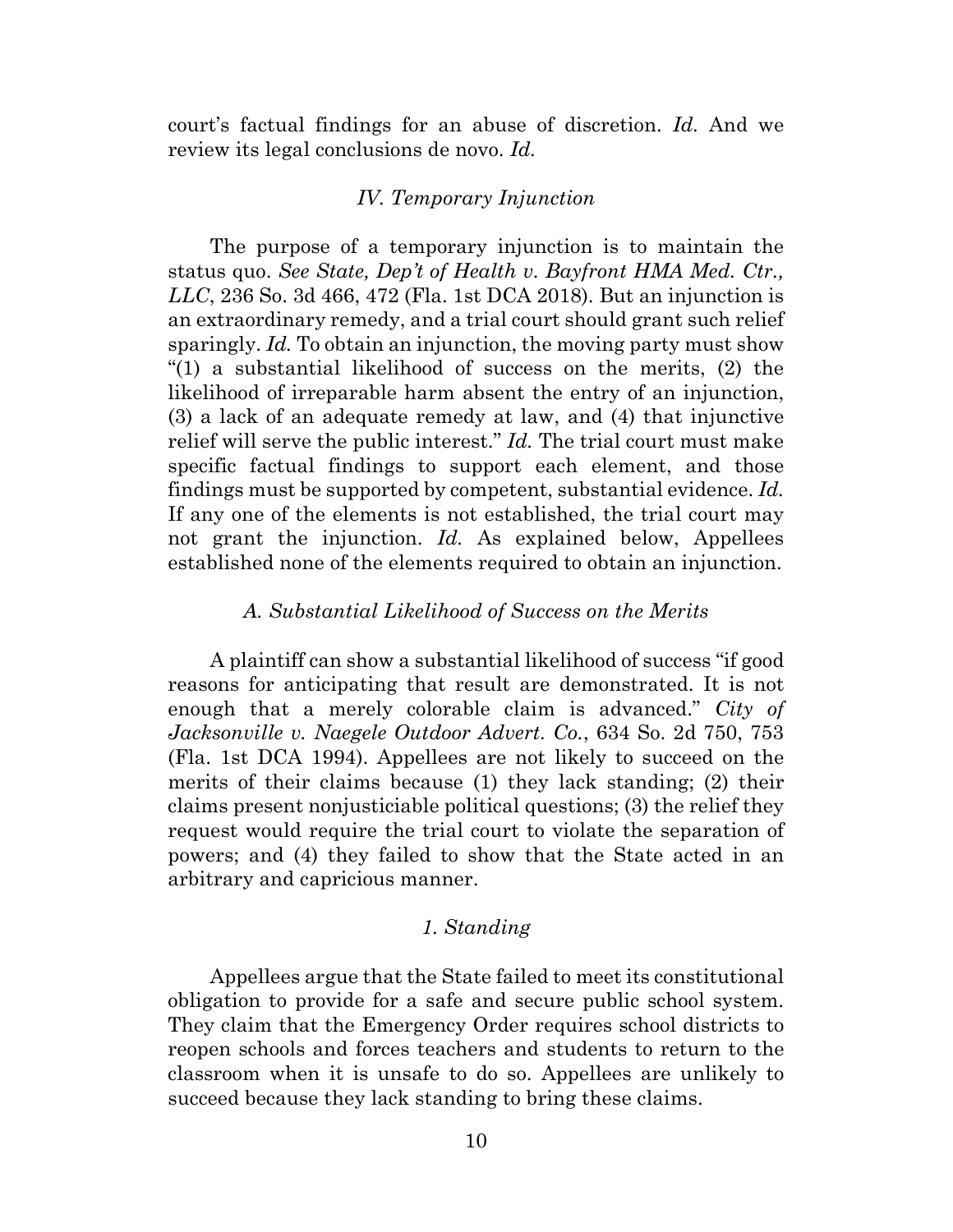Standing is a question of law, which an appellate court reviews de novo. *See McCall v. Scott*, 199 So. 3d 359, 364 (Fla. 1st DCA 2016). To establish standing to sue, a plaintiff must have a "legitimate or sufficient interest at stake in the controversy that will be affected by the outcome of the litigation." *Equity Res., Inc. v. County of Leon*, 643 So. 2d 1112, 1117 (Fla. 1st DCA 1994). When determining whether a plaintiff has standing, courts consider these three elements:

First, a plaintiff must demonstrate an "injury in fact," which is "concrete," "distinct and palpable," and "actual" or imminent." *Whitmore v. Arkansas*, 495 U.S. 149, 155, 110 S. Ct. 1717, 109 L. Ed. 2d 135 (1990). Second, a plaintiff must establish "a causal connection between the injury and the conduct complained of." *Lujan v. Defenders of Wildlife*, 504 U.S. 555, 560, 112 S. Ct. 2130, 119 L. Ed. 2d 351 (1992). Third, a plaintiff must show "a 'substantial likelihood' that the requested relief will remedy the alleged injury in fact." [*Vermont Agency of Natural Res. v. Stevens*, [529 U.S. 765, 771], 120 S. Ct. 1858 [(2000)].

*State v. J.P.*, 907 So. 2d 1101, 1113 n.4 (Fla. 2004). Appellees established none of those elements.

First, Appellees failed to show how the relief they request would redress their alleged injury—being forced to return to the classroom during the pandemic. The Emergency Order does not require any teacher, staff member, or student to return to the classroom. Nor would an order declaring the Emergency Order unconstitutional and enjoining its enforcement force any school district to close schools. Nor would it prevent school districts from requiring teachers and staff to return to the classroom.

Instead, whatever the outcome of Appellees' lawsuit, the choice of how to deliver education to students remains with Florida's school boards. *See* Art. IX, § 4 (b), Fla. Const. ("The school board shall operate, control and supervise all free public schools within the school district . . . ."). For these reasons, Appellees failed to establish the redressability requirement for standing. *See Sun State Utils., Inc. v. Destin Water Users, Inc.*, 696 So. 2d 944, 945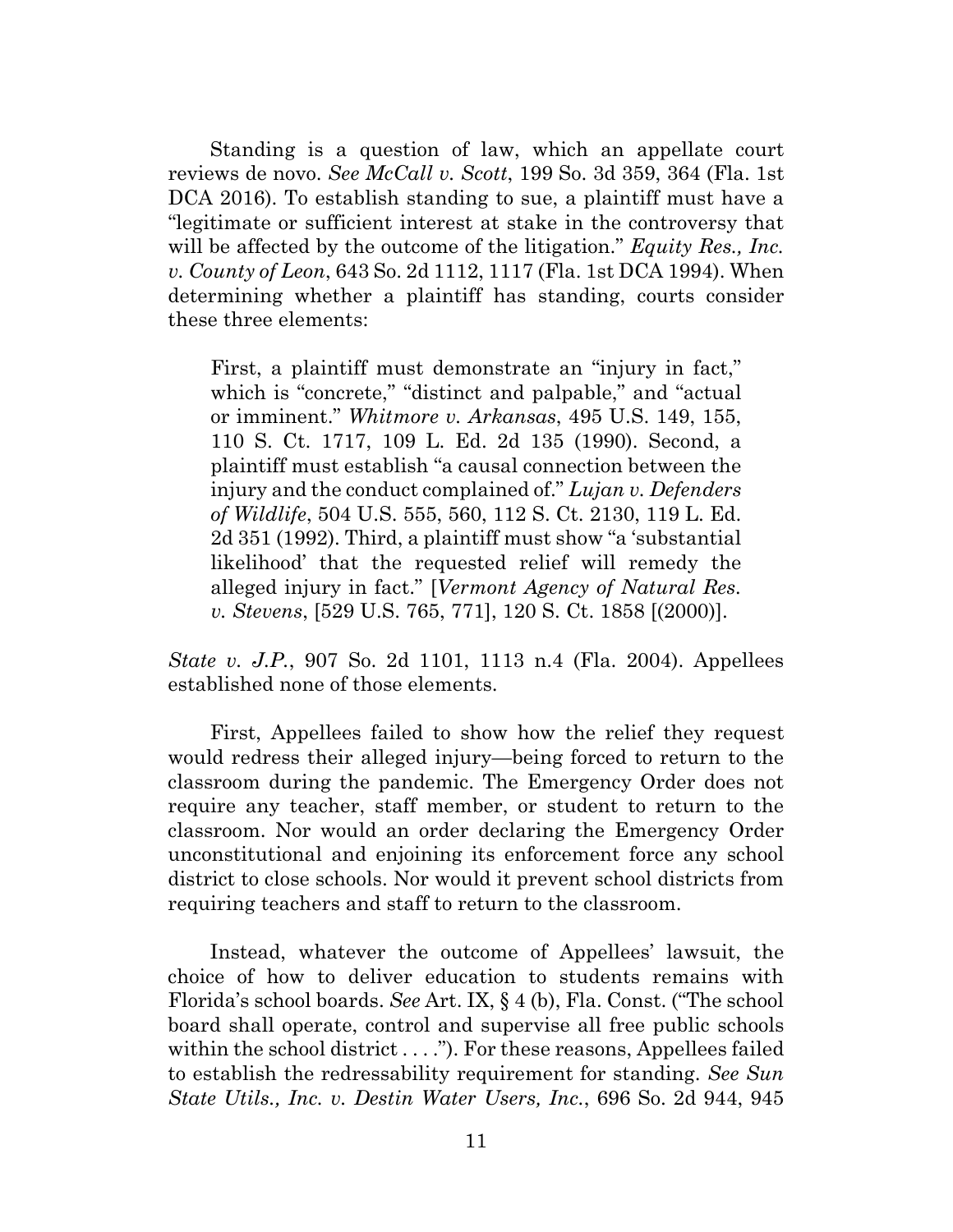n.1 (Fla. 1st DCA 1997) (holding that to have standing, a plaintiff must have "a personal stake in the outcome of the proceeding, such as an injury that may be redressed by the suit").

Appellees also have not shown a causal connection between their alleged injury and implementation of the Emergency Order. Appellees had the burden to establish an "injury resulting from the [State's] conduct." *Lujan*, 504 U.S. at 561. That injury had to be "distinct and palpable, not abstract or hypothetical." *Sosa v. Safeway Premium Fin. Co.*, 73 So. 3d 91, 117 (Fla. 2011).

Appellees cannot meet their burden because the State's conduct caused them no injury. Their alleged injury—being forced to return to the classroom—stems from decisions made by school districts. School districts decide whether to reopen schools for inperson instruction. School districts assign teachers to classrooms and approve or deny their requested accommodations. And school districts decide whether to offer students the choice of online instruction. Because there is no causal link between the State's conduct in issuing the Emergency Order and Appellees' alleged injuries, Appellees failed to establish the causation element required to support standing.

Finally, any injury to a student or teacher from being forced to return to the classroom is purely hypothetical. *See McCall*, 199 So. 3d at 366 (explaining that speculative and conclusory allegations of harm cannot confer standing). Appellees have not alleged that any student has been denied the option to take classes online. Nor have they alleged that any teacher was forced to return to the classroom, denied a requested accommodation from their employing school district, and then suffered harm. Appellees have simply not demonstrated any concrete, palpable injury sufficient to confer standing. *See Sosa*, 73 So. 3d at 117. And so, they are unlikely to succeed on the merits of their claims.

# *2. Political Question*

Appellees are also unlikely to succeed because their complaint presents a non-justiciable political question—whether the State violated its constitutional obligation to "make adequate provision"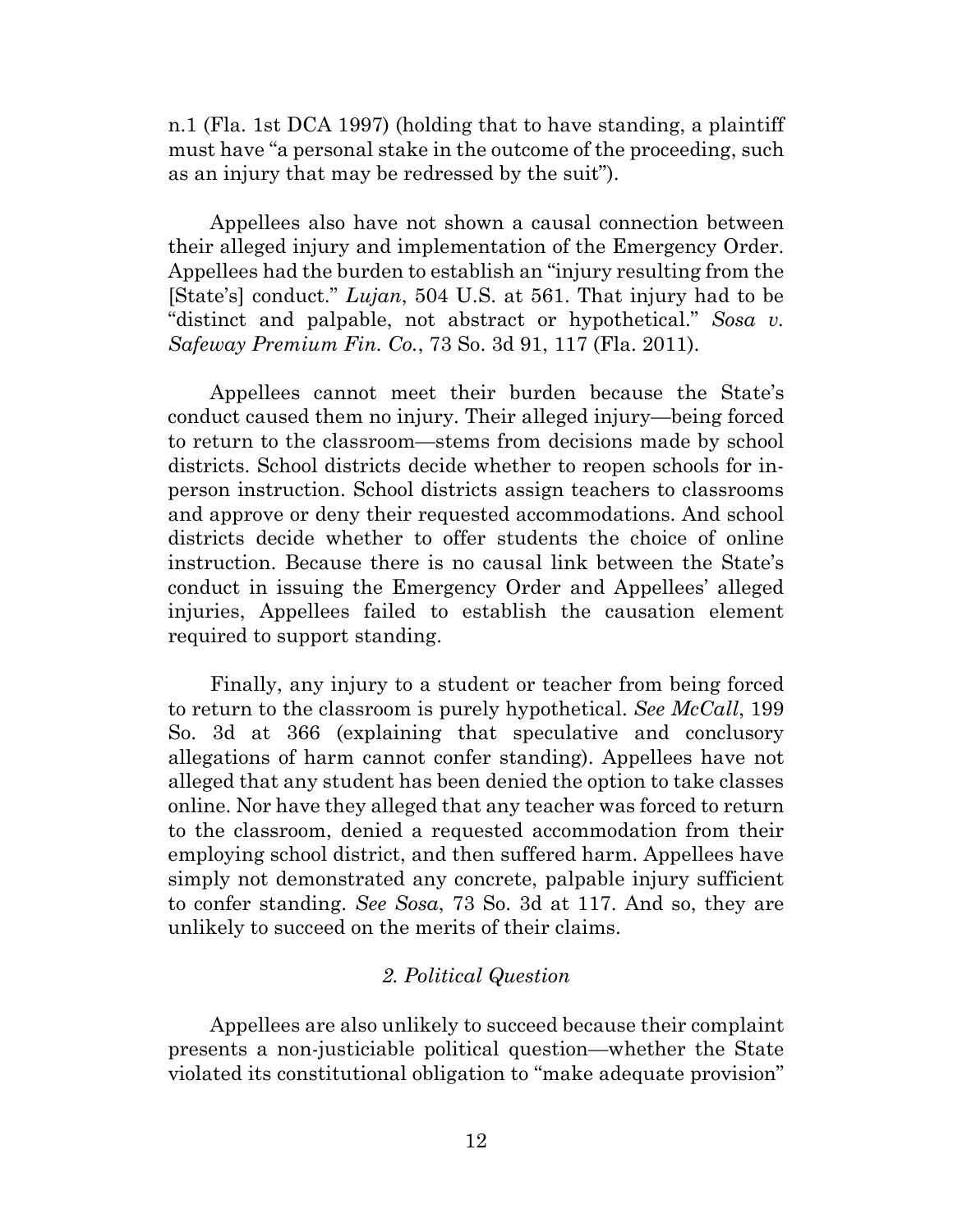for a "safe, secure, and high quality" public school system. Art. IX, § 1(a), Fla. Const.

"The nonjusticiability of a political question is primarily a function of the separation of powers." *Baker v. Carr*, 369 U.S. 186, 210 (1962). Unlike legal questions, political questions "fall within the exclusive domain of the legislative and executive branches under the guidelines established by the Florida Constitution." *Johnson v. State*, 660 So. 2d 637, 646 (Fla. 1995). And so, courts must refrain from answering political questions because it is not the judiciary's role to decide questions that "revolve around policy choices and value determinations constitutionally committed for resolution to the halls of [the legislature] or the confines of the Executive Branch." *Japan Whaling Ass'n v. Am. Cetacean Soc'y*, 478 U.S. 221, 230 (1986).

To determine whether a case presents a political question, courts consider several factors: (1) the issue raised has been demonstrably and textually committed to a coordinate political department; (2) judicially discoverable and manageable standards for resolving the question are lacking; (3) the court cannot decide the question "without an initial policy determination of a kind clearly for nonjudicial discretion"; (4) the trial court cannot undertake independent resolution of the issue "without expressing lack of respect due coordinate branches of government"; (5) there is "an unusual need for unquestioning adherence to a political decision already made"; and (6) there is a potential of "embarrassment from multifarious pronouncements by various departments on one question." *Baker*, 369 U.S. at 217. If any of these circumstances is present, the question is a political one and not justiciable. *Id.* 

Several of the justiciability considerations identified in *Baker* are present here. The court cannot decide whether the State has met its obligation to provide for safe and secure schools unless it makes policy determinations reserved for the executive branch and the non-party school districts. Nor can the court determine whether the Governor and the Commissioner, through their delegated emergency authority, met the executive's statutory obligation to address the natural emergency presented by the pandemic. And the court cannot resolve the questions here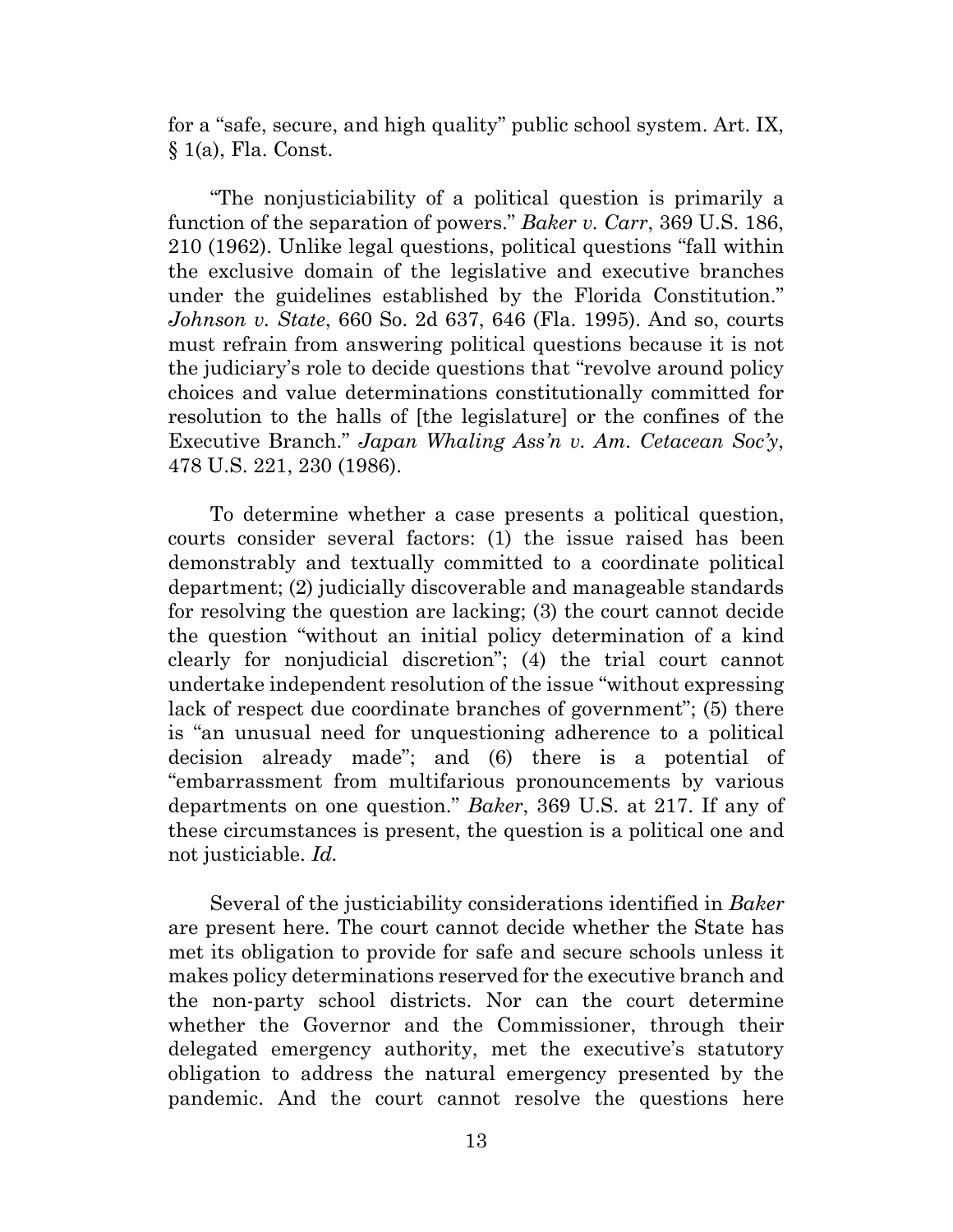"without expressing lack of respect due coordinate branches of government." *Id*. Last, no judicially discoverable or manageable standards exist for the trial court to resolve the questions raised by Appellees' constitutional claims.

Appellees' claims are much like the claims raised in *Coalition of Adequacy and Fairness in School Funding, Inc. v. Chiles*, 680 So. 2d 400 (Fla. 1996), and *Citizens for Strong Schools, Inc. v. Fla. State Bd. of Educ.*, 262 So. 3d 127, 129 (Fla. 2019) (*Citizens II*), where the Florida Supreme Court made clear that the judiciary has no role in determining the adequacy and quality of the public school system.

In *Coalition*, the plaintiffs sought a declaration that the State failed to meet its obligation under article IX, section 1(a) to "allocate adequate resources for a uniform system of free public schools." 680 So. 2d at 402. The trial court dismissed the suit, concluding that whether the Legislature adequately funded the school system fell outside the scope of the judiciary's jurisdiction. Id. The supreme court agreed with the trial court's reasoning and held that "the legislature has been vested with enormous discretion by the Florida Constitution to determine what provision to make for an adequate and uniform system of free public schools." *Id*. at 408. In concluding that the case presented a nonjusticiable political question, the court found two justiciability considerations identified in *Baker* were present: First, the constitution committed the determination of adequacy of funding to the legislature; and second, there were no judicially discoverable and manageable standards that could be applied to determine adequacy. *Id.* (holding that the use of the phrase "by law" in the amendment shows that the text of the Florida Constitution commits education policy to the legislative and executive branches).

Two years after the *Coalition* decision, voters approved changes to article IX, section 1(a) based on a proposal from the Constitution Revision Commission. *See Citizens II*, 262 So. 3d at 129. Before the amendment, article IX, section 1 provided that "[a]dequate provision shall be made by law for a uniform system of free public schools . . . ." With the 1998 amendment, voters approved the addition of the terms "fundamental value,"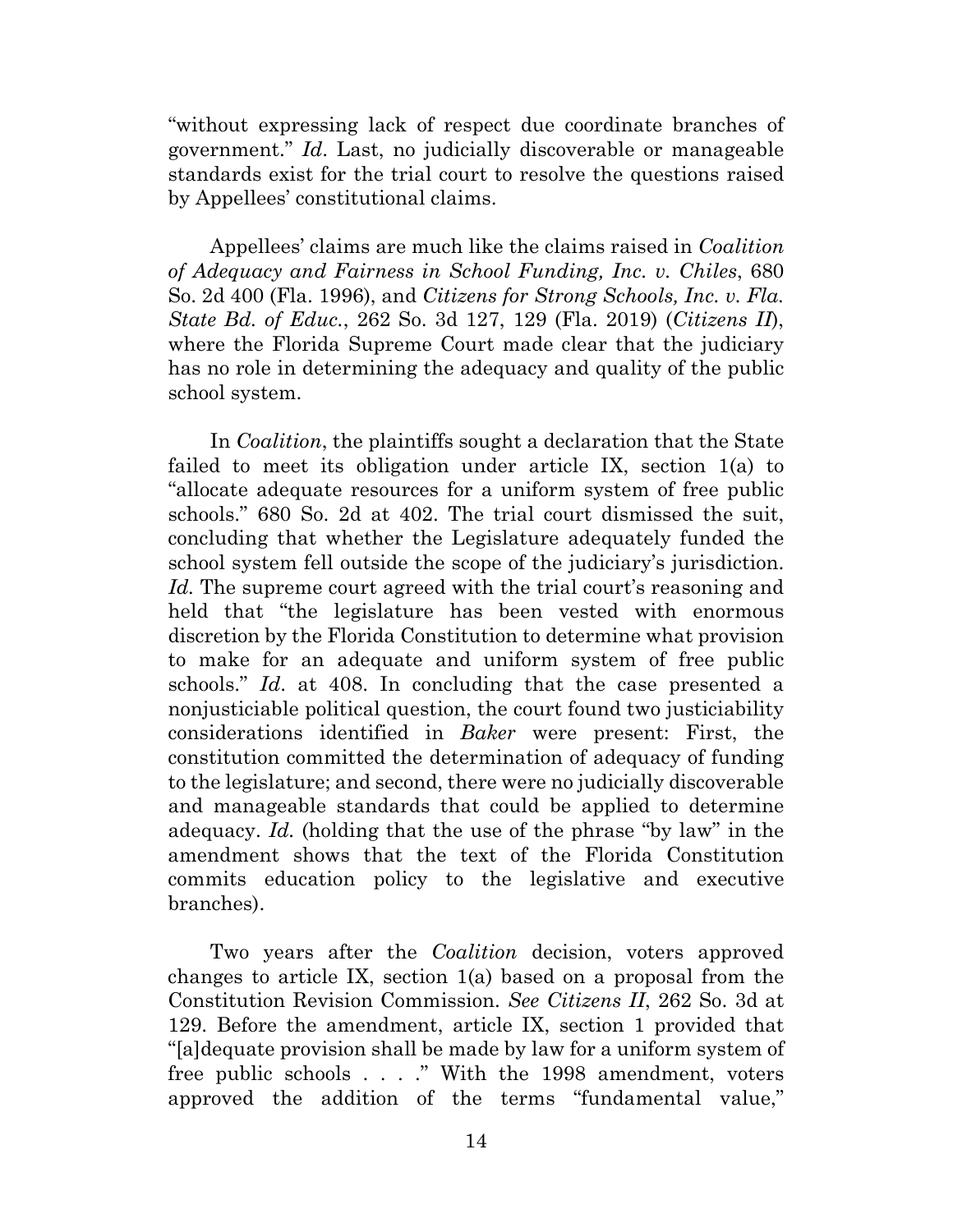"paramount duty of the state," and "efficient, safe, secure, and high quality system of free public schools that allows students to obtain a high quality education." *Id.* 

Following the amendment, a new lawsuit challenged whether the State met its obligation to provide for "a high quality system of free public schools that allows students to obtain a high quality education." *Citizens II*, 262 So. 3d at 128. But despite the newly added language requiring "high quality," the supreme court found that "like the appellants in *Coalition*—[the plaintiffs in *Citizens*] fail[ed] to present any manageable standard by which to avoid judicial intrusion into the power of the other branches of government." *Id*. at 129–30.

This case is no different. The terms "safe" and "secure" as used in article IX, section 1(a), lack judicially discoverable or manageable standards. This is especially true when, as here, the State was trying to meet its constitutional obligation to provide for an adequate public school system while also exercising its statutory authority to respond to a natural emergency. Any judicial effort to evaluate the State's compliance with those constitutional and statutory requirements would violate Florida's strict requirement for the separation of powers.

Even so, the trial court found that the terms "safe" and "secure" were judicially manageable. The trial court quoted with approval the lower court finding in *Citizens II* that "Florida's trial courts deal with issues relating to safety and security all day long" and that "[a]llegations of unsafe or unsecure schools can be measured differently and more definitively tha[n] can terms like 'efficient' and 'high-quality.'" The trial court then weighed expert testimony on the COVID-19 pandemic, even while acknowledging that "[t]he medical literature is clearly still in flux and difficult to parse."

The trial court's analysis reveals the perils of judicial decisionmaking in this policy-laden arena. To measure whether the public school system is "safe" and "secure," the trial court would need to identify standards to make that measurement—beginning by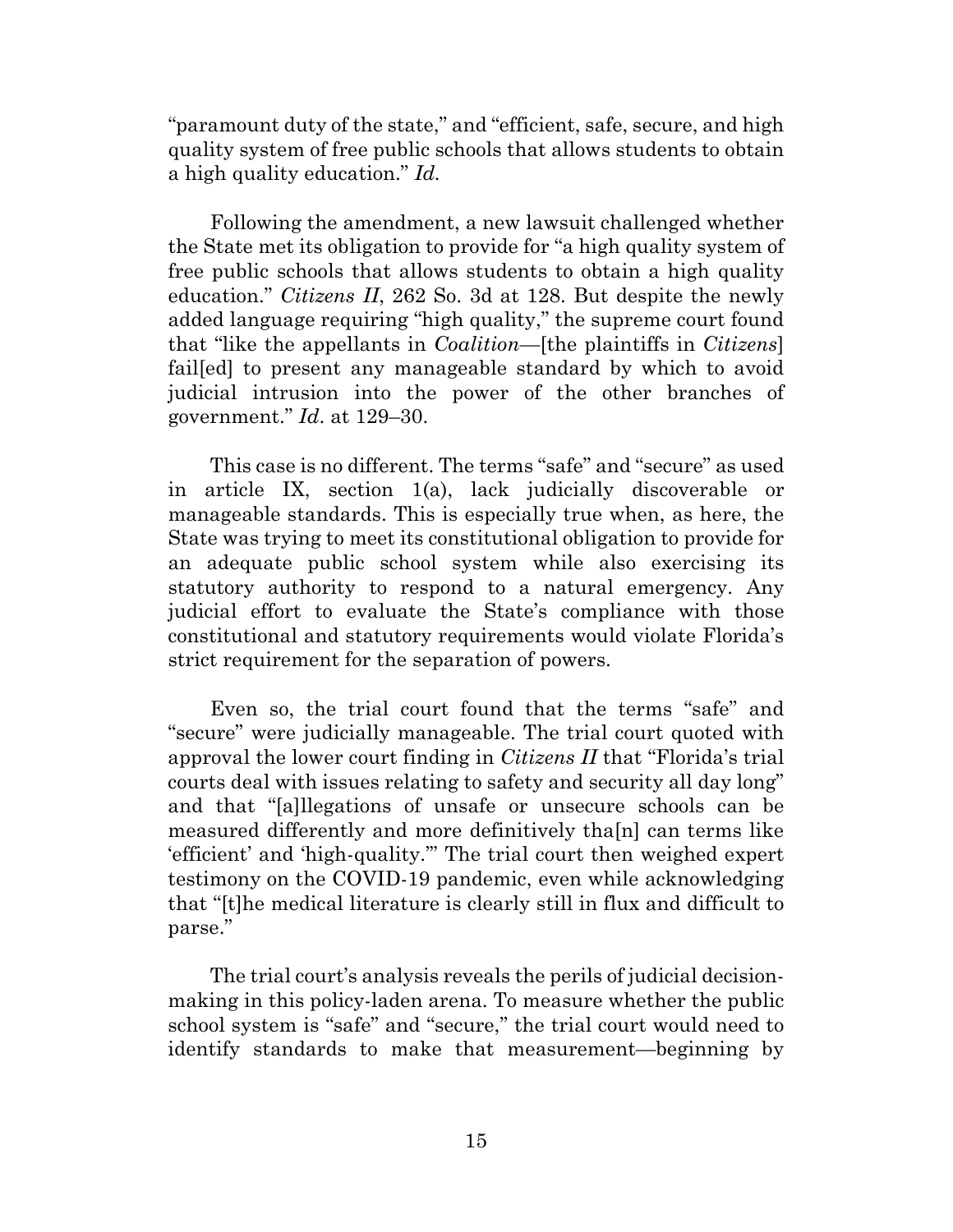evaluating the risks posed by COVID-19.[1](#page-15-0) And even if the trial court were qualified to isolate and weigh the safety risks posed by the virus, whether it is safe enough to reopen schools is not a binary question answered with a simple yes or no based on the latest public health metrics on COVID-19. The court would still need to consider many other factors to determine whether the State met its obligation to provide for safe and secure schools. *See Citizens for Strong Schs., Inc. v. Fla. State Bd. of Educ.*, 232 So. 3d 1163, 1169 (Fla. 1st DCA 2017) (*Citizens I*) ("[T]he lack of specificity in an operative legal text lends itself to endless litigation over the meaning of subjective and undefined phrases that might function to give guidance to political decision makers as laudable goals, but cannot guide judges in deciding whether a state or local government has in fact complied with the text."). Indeed, the trial court would have to consider the myriad concerns the State had to ponder in deciding whether schools should reopen for in-person instruction—the risks associated with the virus if schools reopen and the risks associated with **not** reopening schools—before deciding which risks were tolerable.

At the hearing on the injunction, the State presented witnesses who testified on the importance of in-person instruction

<span id="page-15-0"></span><sup>&</sup>lt;sup>1</sup> As the appendices in these cases show, this is no simple task. Public health authorities disagree on the metrics to be applied and how to interpret those metrics. For example, the parties' experts disagreed on whether positivity rates for COVID-19 reflect community risk. Appellees' expert, Dr. Thomas Burke from the Harvard School of Public Health testified: "we cannot open brickand-mortar schools, in person teaching, with . . . a community positive rate that's over 5 percent. . . . [b]ecause [of] the risk for rapid expansion, for rapid surge of disease that will harm the population. As well as overwhelm the health system, you know, gets magnified immensely." On the other hand, the State's expert, Dr. Jay Bhattacharya from the Stanford University School of Medicine, testified: "[P]ercent positivity does not actually reflect community risk. It's not a random sample. . . . [U]nder no setting would I say that this number by itself is definitive in deciding whether to open or close a school [or] it's safe to open or close a school district, as far as disease is concerned."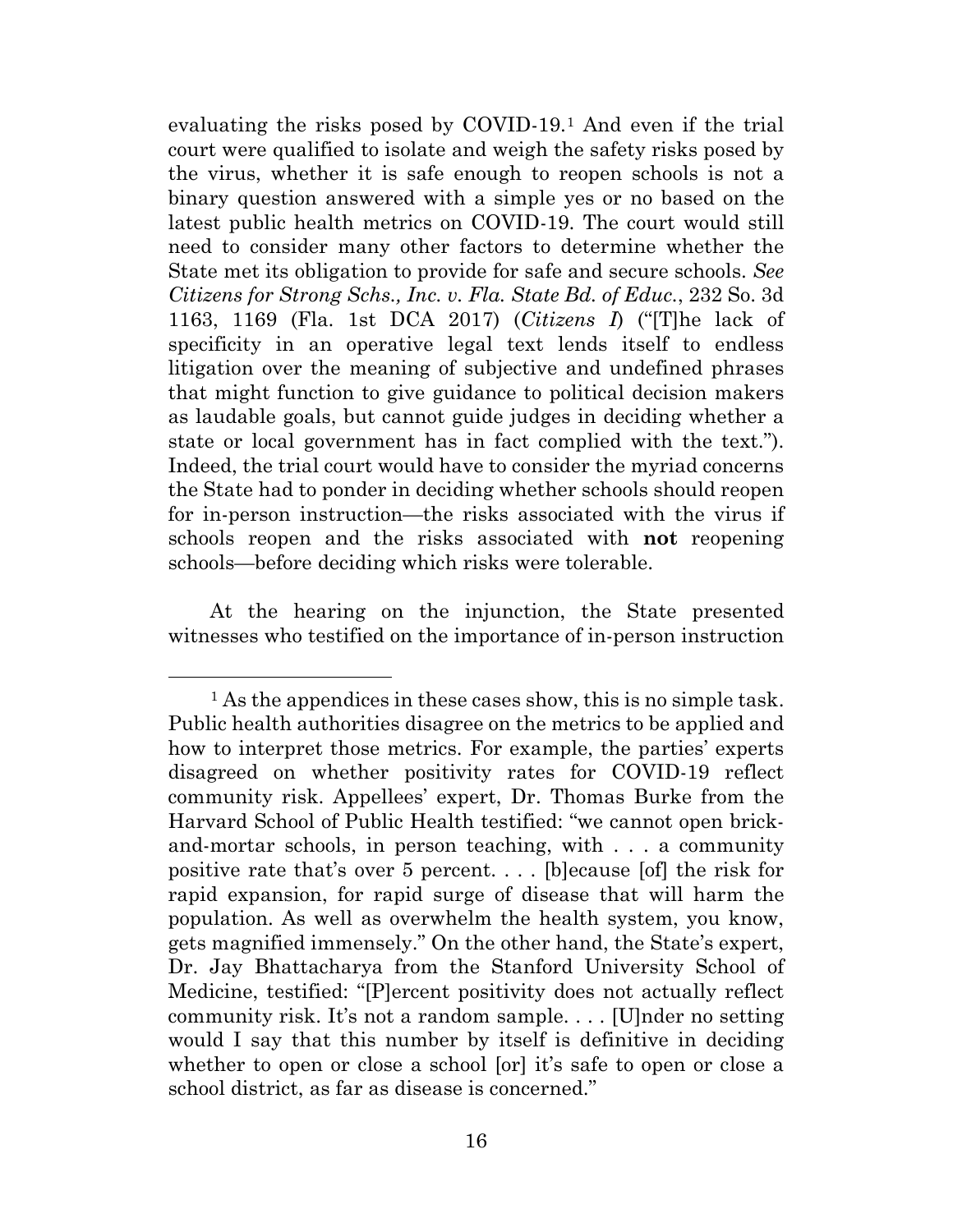for Florida's most vulnerable students: students with disabilities, students who are homeless, students in foster care, students who are English language learners, and students who are economically disadvantaged. The State's evidence showed that online instruction disadvantages students who do not learn well in an online setting and students who lack access to technology and internet connectivity. The State also offered testimony that school closures in the spring led to severe learning losses for many students. And it submitted studies showing that continued school closures threatened students' mental health, as well as the physical welfare of students who face food insecurity or live in abusive homes. Finally, school closures also caused hardship for families when parents had to work outside the home but could not afford to pay someone to supervise their child during online instruction.

Thus, the State showed that its decision to issue the Emergency Order and provide a plan to reopen schools required it to consider education policy, public health policy, economic policy, and emergency management policy. Such complex decisionmaking and policy judgments are far beyond the authority of the judiciary. *See Burnett v. Greene*, 122 So. 570, 576 (Fla. 1929) (observing that the judiciary's role is to administer justice, "not to determine the wisdom of a public measure designed to promote the 'public health, convenience or welfare'"). Courts simply lack the expertise and authority to weigh and balance the many public health, social, and economic factors that inform the policy decision made here: when and how to reopen Florida's public schools in the wake of a public health emergency. *See Citizens II*, 262 So. 3d at 143 (Canady, C.J., concurring) ("There is no reason to believe that the judiciary is competent to make . . . complex and difficult policy choices.").

Instead, decisions on "[t]he safety and the health of the people" are entrusted to the politically accountable officials of our state "to guard and protect." *See Jacobson v. Massachusetts*, 197 U.S. 11, 38 (1905). Answering such profound questions "must necessarily be performed exclusively within the political branches, which by their nature are far more responsive and prompt to address the needs of parents and students than the courts could ever be." *Citizens I*, 232 So. 3d at 1169. This is particularly true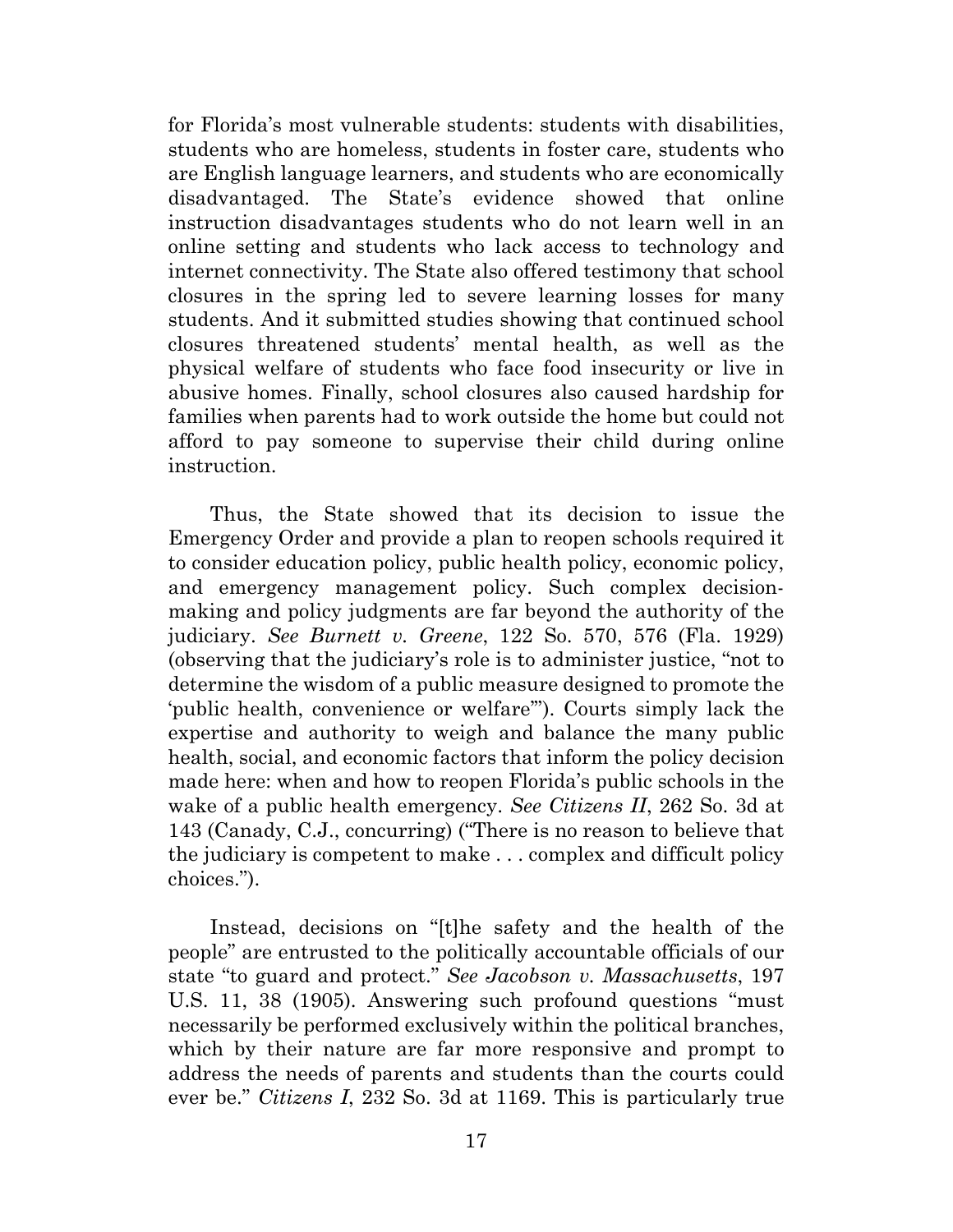when the political branches "act in areas fraught with medical and scientific uncertainties"; in those circumstances, their latitude "must be especially broad." *Marshall v. United States*, 414 U.S. 417, 427 (1974). When they do not exceed those broad limits, the judiciary may not second guess "the policy decisions of the [political branches], no matter how appealing we may find contrary rationales." *See Alessi v. Raybestos-Manhattan, Inc.*, 451 U.S. 504, 521 (1981).

Appellees have invited the judiciary to second-guess the executive's discretionary actions exercising emergency powers during a public health emergency to address the health, safety, and welfare of students in Florida's public schools. The courts must decline the invitation.

## *3. Separation of Powers*

Appellees are also unlikely to succeed on the merits because even if their claims were justiciable, the trial court cannot grant their requested relief without wading into the political thicket of education policy, emergency management, and public health policy to determine what is necessary for the State to provide a "safe" and "secure" public school system. But under Florida's strict requirement for the separation of powers, the trial court cannot intrude on the State's discretionary decisions in these policy areas—particularly where the executive exercises its authority to address a public health emergency.

Article II, section 3 of the Florida Constitution provides that "[n]o person belonging to one branch shall exercise any powers appertaining to either of the other branches unless expressly provided herein." *See also Bush v. Schiavo*, 885 So. 2d 321, 329 (Fla. 2004) (describing separation of powers as the "cornerstone" of American democracy). Appellees ask the trial court to violate that foundational principle by urging the court to decide policy decisions committed to the executive branch's discretion.

Florida's constitution vests the "supreme executive power" in the Governor, who must "take care that the laws [are] faithfully executed." Art. IV, §1 (a), Fla. Const. The Governor is also "responsible for meeting the dangers presented to this state and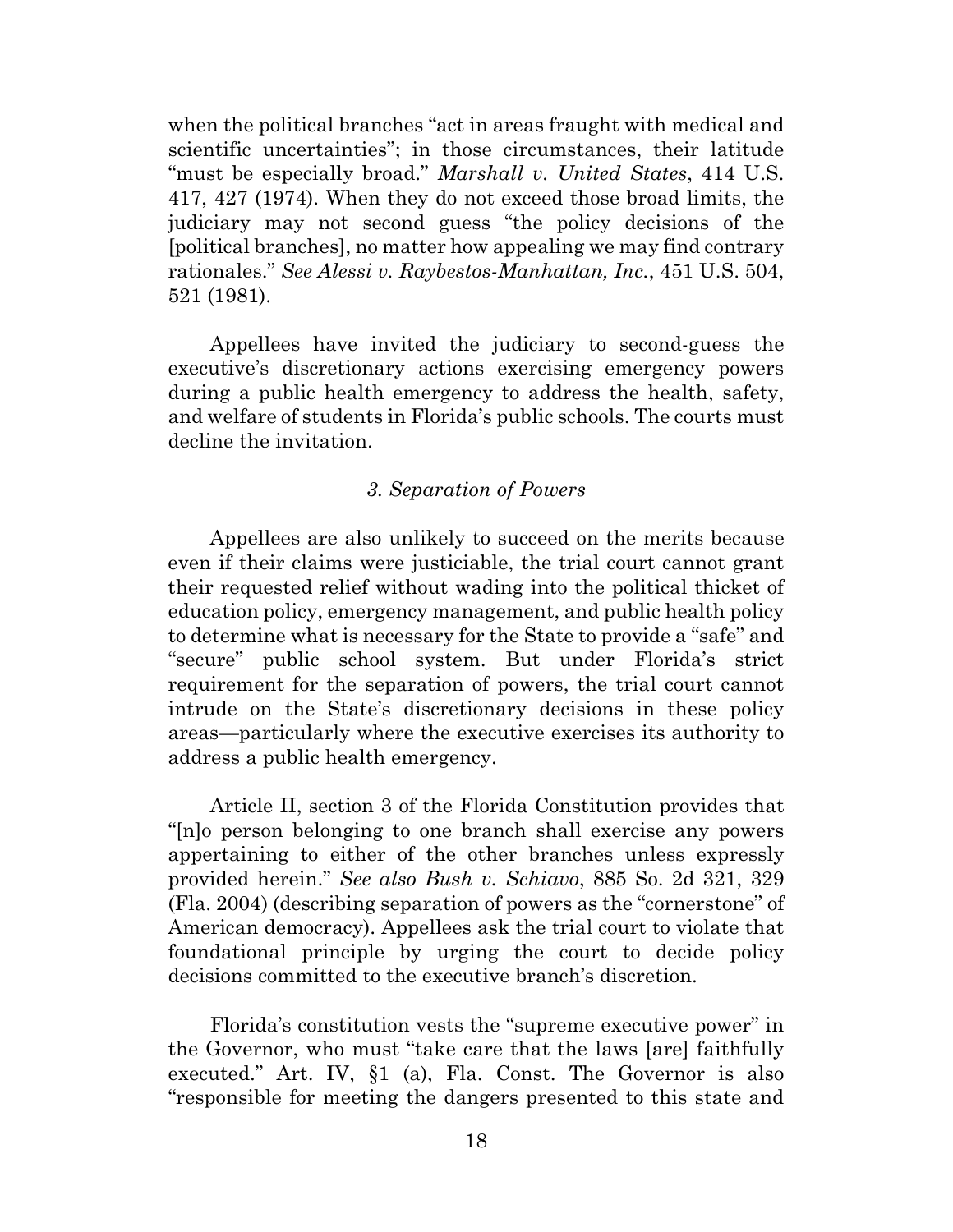its people by emergencies."  $\S$  252.36(1)(a), Fla. Stat. (2019). In meeting those dangers, the Governor may "issue executive orders, proclamations, and rules" which "have the force and effect of law." § 252.36(1)(b), Fla. Stat. (2019).

When Governor DeSantis declared a state of emergency to address the pandemic, he exercised emergency powers granted to him under section 252.36(1)(b). *See Abramson v. DeSantis*, No. SC20-646, 2020 WL 3464376, at \*1 (Fla. June 25, 2020) ("[A] pandemic is a 'natural emergency' within the meaning of section 252.34(8). Accordingly, we further conclude that, under section 252.36(1)(b), the Governor has the authority to issue executive orders to address a pandemic in accordance with the Act."). The Governor exercised his discretion to use those same emergency powers to delegate to Commissioner Corcoran the authority to develop a plan to safely reopen public schools.

The Commissioner could have chosen to do nothing and declined to exercise the discretionary authority the Governor delegated to him. Instead, he used that authority to develop a plan that balanced the need to "ensure the quality and continuity of the educational process" and "the comprehensive well-being of students and families" with the need to comply with "safety precautions as defined by the Florida Department of Health [and] local health officials." Fla. Dep't of Educ. Order No. 2020-EO-6 at 1. The Emergency Order reflects the Commissioner's stated intent to offer a means for school districts to obtain increased funding for students who choose online instruction, while also giving students the choice to return to the classroom.

Even so, Appellees quarrel with the Commissioner's exercise of his discretion. They prefer a plan that offers school districts the funding benefits of the Commissioner's plan without the bargained-for consideration of school reopening. That is, Appellees prefer that school districts receive the benefit of the funding waivers—whether schools reopen and whether school districts offer students the choice of in-person instruction. So Appellees asked the court to waive duly enacted statutes and regulations providing for school funding. They also asked the court to compel the State to allocate funds for personal protective equipment and other supplies, to reduce class sizes, to install hand-sanitizing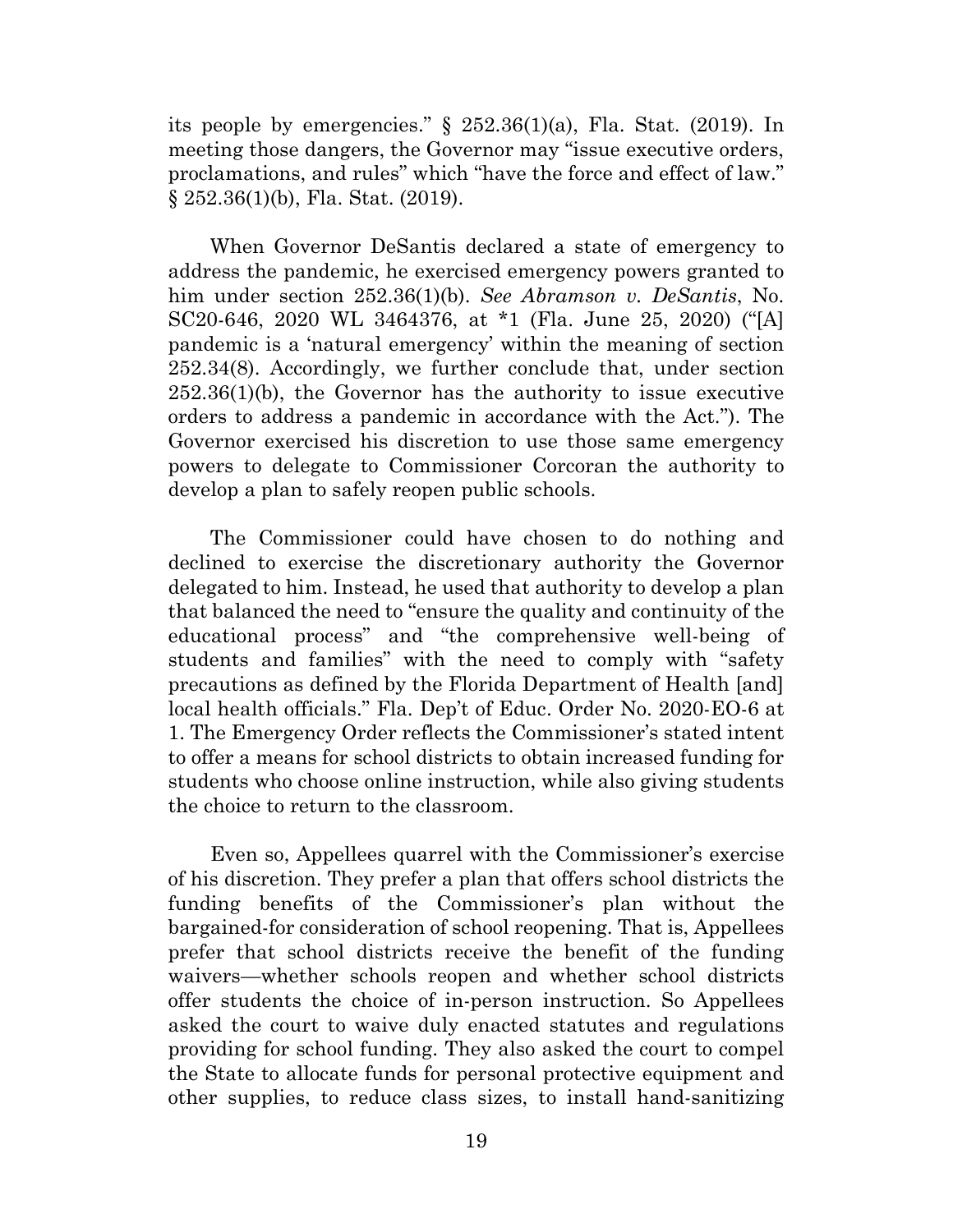stations, to add plexiglass shields, to increase staffing, and to increase school clinic capabilities.

When it issued the temporary injunction, the trial court granted much of the relief Appellees requested. The court excised from the Commissioner's order the requirement that school districts submit plans to reopen schools for in-person instruction. And the court waived the statutory and regulatory funding requirements for school districts far beyond what the Commissioner authorized. But in revising the Emergency Order, the trial court improperly exercised powers reserved to the executive branch, and substituted its judgment for the Commissioner's. *See Citizens I*, 232 So. 3d at 1171 ("Absent explicit constitutional authority to the contrary, the legislative and executive branches possess exclusive jurisdiction in [educational policy choices and their implementation].").

And by rewriting the Emergency Order, the trial court directed how DOE and the Commissioner had to exercise their discretion. The trial court's revision required DOE to grant funding waivers to school districts and to allow school districts to offer online instruction outside the programs authorized by the legislature. But the trial court had no authority to direct the executive to act in a specific manner when the constitution and statutes provide for discretion. *See, e.g.*, *Kunz v. Sch. Bd. of Palm Beach Cnty.*, 237 So. 3d 1026, 1030 (Fla. 4th DCA 2018) (declining to order a specific school to conduct its class-size count in a certain manner because "[s]uch decisions are best left to the legislative or executive branch of our government").

Finally, as to Appellees' requests to compel the State to appropriate funds for specific purposes, including protective gear and the like, the trial court has no power to grant such relief. *See*  Art. V, § 14(d), Fla. Const. ("The judiciary shall have no power to fix appropriations."); Article VII, § 1(c), Fla. Const.; *see also Corcoran v. Geffin*, 250 So. 3d 779, 785 (Fla. 1st DCA 2018) ("[A]sking the trial court to find that the Legislature was constitutionally required to appropriate specific funds for a specific purpose is akin to asking the court to dictate appropriations. The judiciary lacks the authority to so do.").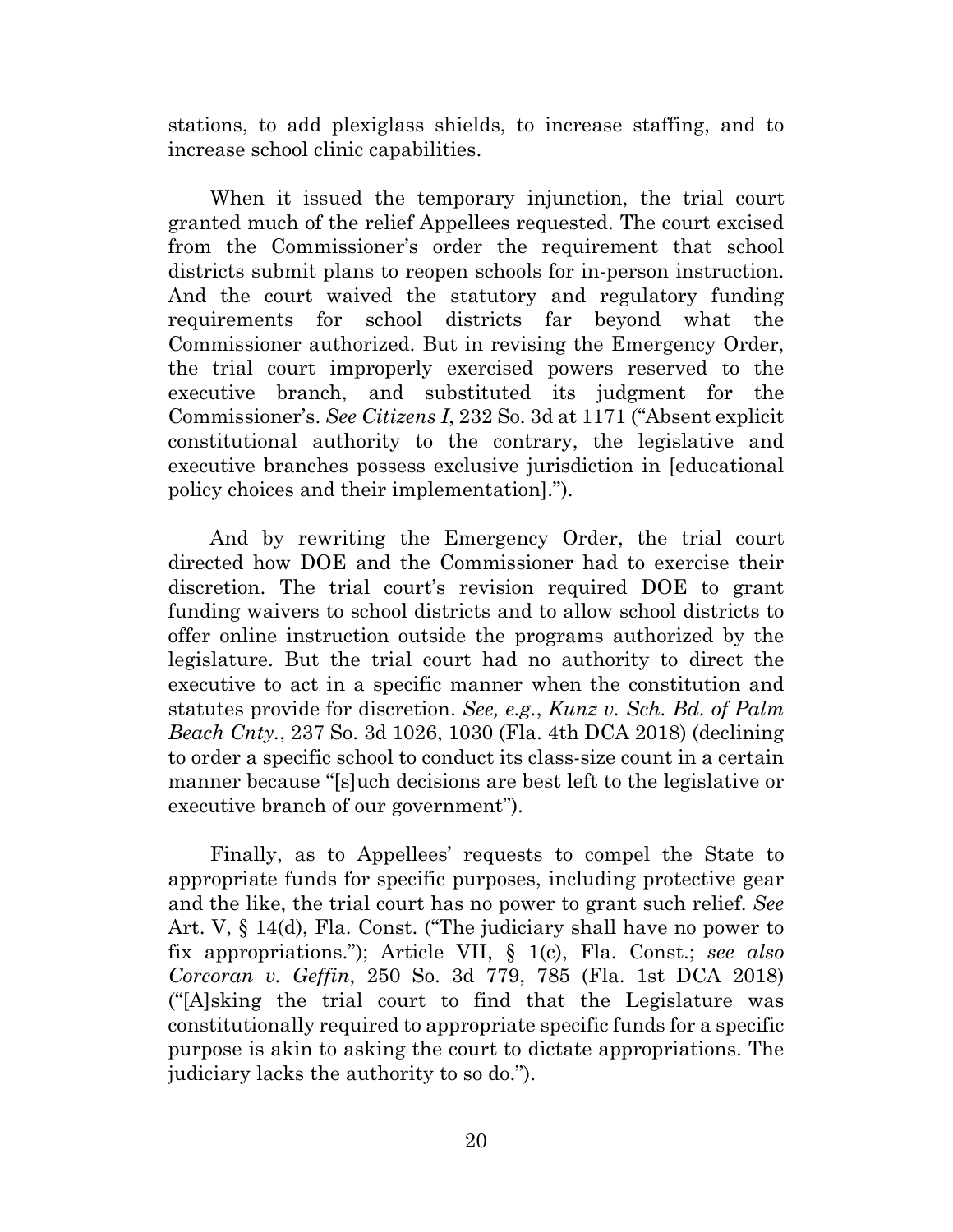Because granting the relief Appellees request would require the trial court to intrude on executive decision-making and violate the doctrine of separation of powers, Appellees failed to show they are likely to succeed on the merits of their claims.

# *4. Arbitrary and Capricious*

Appellees are also unlikely to succeed on their due process claims that the Emergency Order is arbitrary and capricious on its face and in its application. They argue that the Emergency Order lacks any "clear logical guidance" on the approval of school reopening plans. And they assert that DOE applied the Emergency Order in an arbitrary and capricious manner when it rejected some of the reopening plans.

But to prevail on these claims, Appellees would have to prove that no conceivable rational basis supports the State's plan to reopen schools. *See Jackson v. State*, 191 So. 3d 423, 428 (Fla. 2016). The rational basis test does not focus on whether the action by the State "is the most prudent choice, or is a perfect panacea, to cure the ill or achieve the interest intended." *Id*. Rather, if the Emergency Order furthers a legitimate governmental purpose, and is reasonably related to achieve that purpose, the trial court was bound to uphold it. *Id*. The Commissioner's order easily satisfies that test.

The Emergency Order provides that to receive funding waivers, school districts had to "open brick and mortar schools at least five days per week for all students, subject to advice and orders of the Florida Department of Health [and] local departments of health." Fla. Dep't of Educ. Order No. 2020-EO-6 at 2. Appellees contend that the State applied this provision in an arbitrary and capricious manner, alleging that the State advised public health officials not to weigh in on whether schools should reopen.

But contrary to Appellees' suggestion that the Emergency Order required DOH or local health departments to approve school reopening plans, the plain language of the order shows that reopening plans were only "subject to" advice from those entities. And school districts were not set adrift without guidance from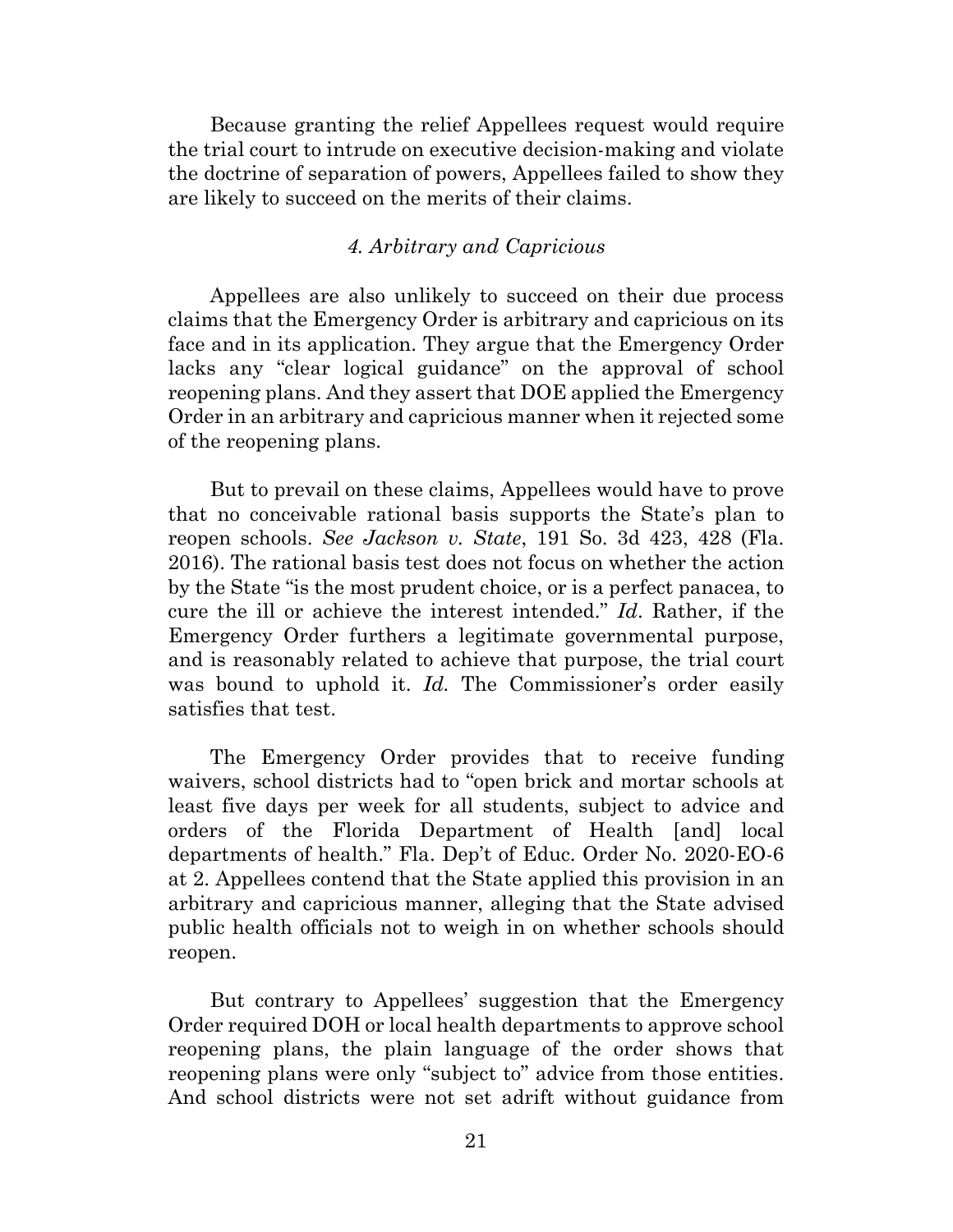public health authorities about reopening schools. Those authorities gave much guidance on how to safely reopen schools and best practices to follow. As noted in Appellees' complaints, daily reporting (on a statewide and county-wide basis) on COVID-19 cases, hospitalizations, and deaths has been publicly available almost from the outset of the pandemic. *See* Fla. Dep't of Health, Florida's COVID-19 Data & Surveillance Dashboard, https://experience.arcgis.com/experience/96dd742462124fa0b38dd edb9b25e429. Appellees also acknowledged that the CDC released several guidance documents on the safe reopening of schools.<sup>[2](#page-21-0)</sup> Witnesses for the State and Appellees similarly testified that guidance from public health authorities was available to school districts. A member of the Manatee County School Board testified that his school board was able "to work with the health department to figure out what worked best for the community." And the chief of staff for the Department of Health testified that its "local county health departments would work with any school district on what the best practices are to mitigate the risk of spread and how—best practices how to prevent that, to include social distancing."

Even so, as explained above, the policy questions about when and how to reopen schools cannot be answered simply by referring to available public health data or guidance from public health officials. Whether or not local public health officials consider it safe or prudent to reopen schools, that policy decision is not theirs to make. That decision rests with the elected school board members in each of Florida's school districts who are directly accountable to the people. *See* Art. IX, §4, Fla. Const.

Still, Appellees argue that the State applied the Emergency Order arbitrarily and capriciously when it did not provide standards on how DOE would approve reopening plans. And also when DOE denied Hillsborough County's request to delay reopening brick-and-mortar schools, while granting similar

<span id="page-21-0"></span><sup>2</sup> *See, e.g.*, Ctrs. for Disease Control & Prevention, Operating schools during COVID-19: CDC's Considerations, https://www.cdc.gov/coronavirus/2019-ncov/community/schoolschildcare/schools.html.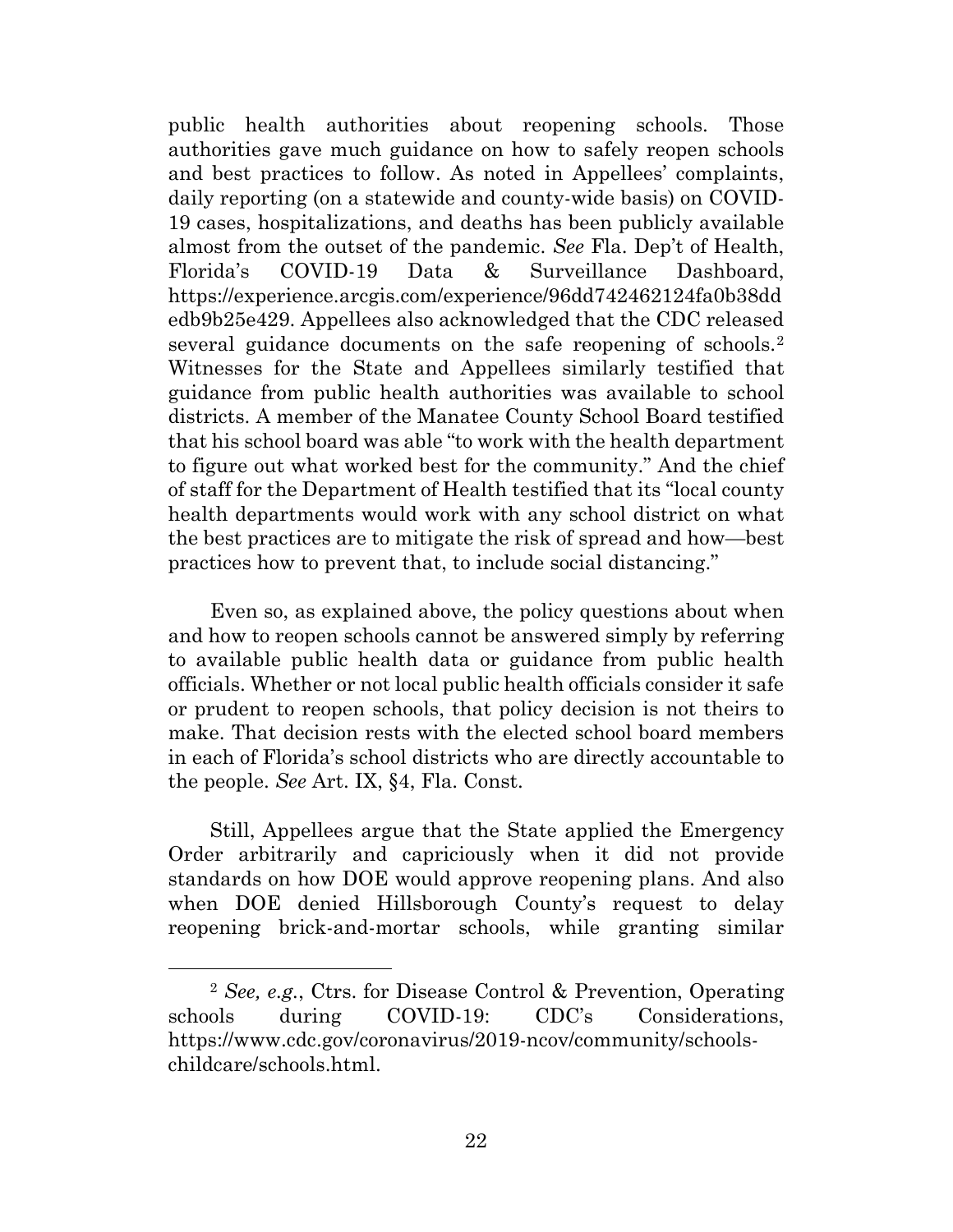requests from Miami-Dade County, Broward County, and Palm Beach County.

Neither action was arbitrary or capricious. Appellees' complaint that the Emergency Order lacked sufficient guidance on the approval process for reopening plans ignores that no school district had to submit a reopening plan. Emergency Order at 6 ("Nothing herein requires a district or charter school to submit a plan if the district or charter school wishes to open in traditional compliance with statutory requirements for instructional days and hours."). And DOE's decision to treat Hillsborough County's request differently from similar requests reflected the prevailing local conditions at the time of plan submission. *Id.* at 2–3 ("[T]he day-to-day decision to open or close a school must always rest locally with the board or executive most closely associated with a school  $\dots$ ").

Along with alleging that the Emergency Order is arbitrary and capricious in its application, Appellees argue that the order is arbitrary and capricious on its face. But the State presented multiple rational reasons for reopening schools, including evidence that many students would suffer educational, mental, and physical harms if they were unable to return to the classroom. The Emergency Order's preference for reopening schools also aligns with the statutory mandate to reopen schools as soon as possible after an emergency situation occurs. *See* § 1001.10(8), Fla. Stat. (2019).

The offer to provide increased state funding to school districts that reopen for in-person instruction is also rational. Without action by the Legislature or statutory waivers under an executive order, school districts would receive funding under existing statutes and rules that tie funding to student enrollment and offer lower reimbursement for online classes. But because the Commissioner exercised his discretion to provide waivers from the funding statutes and rules, school districts were eligible to receive increased funding. Even if student enrollment decreased and the number of students enrolling in online classes increased. Further, because school districts that reopen schools for classroom instruction are likely to incur increased expenses to address the pandemic, it was rational for the State to distinguish those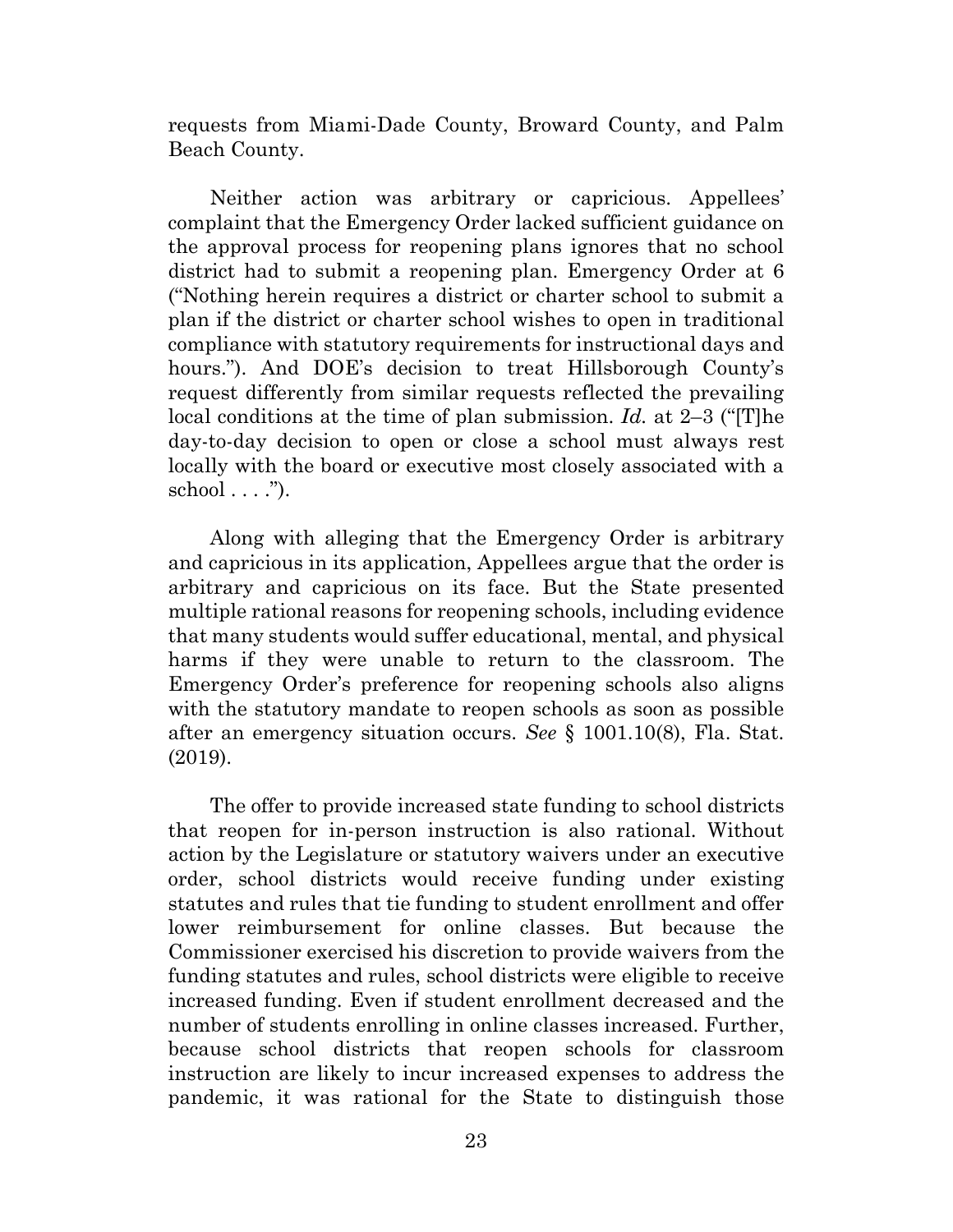districts from districts that chose to keep schools closed for inperson instruction. Thus, Appellees failed to meet their burden to show that there is no conceivable rational basis for the Emergency Order or its conditions on receiving increased funding*. See Agency for Health Care Admin. v. Hameroff*, 816 So. 2d 1145, 1149 (Fla. 1st DCA 2002). And so Appellees are unlikely to prevail on their due process claims.

# *B. Irreparable Injury*

Along with not showing a likelihood of success on the merits, Appellees failed to establish the other elements necessary for the trial court to issue a temporary injunction, including irreparable injury. Appellees argued that without an injunction, they would suffer irreparable injury because the Emergency Order forces school districts to reopen schools and requires students and teachers to return to the classroom—regardless of public health conditions or guidance. If forced to return to the classroom, Appellees contend that students and teachers face irreparable harm "in the form of unquantifiable emotional and physical injuries," including "severe illness, long-term and unpredictable health complications, and . . . death." But these arguments fail because nothing in the Emergency Order requires **any** teacher or **any** student to return to the classroom.

As to teachers, Appellees concede on appeal that the Emergency Order does not **explicitly** require teachers and education staff to return to the classroom. Even so, enjoining the Emergency Order would not prevent the alleged injury to teachers—being required to return to the classroom when it is unsafe to do so. Nothing in the Emergency Order disturbs a school district's discretion to determine when to reopen schools and whether to offer in-person instruction. In fact, the Emergency Order does not require school districts to do anything. Rather, school districts retain the discretion to continue to offer students the choice of in-person instruction, to require teachers to report for duty under their contracts, and to determine teaching assignments. And so, whether a school district assigns them to inperson or online instruction is a matter between those teachers and their employing school districts. Governor DeSantis, Commissioner Corcoran, and the other Appellants have no say in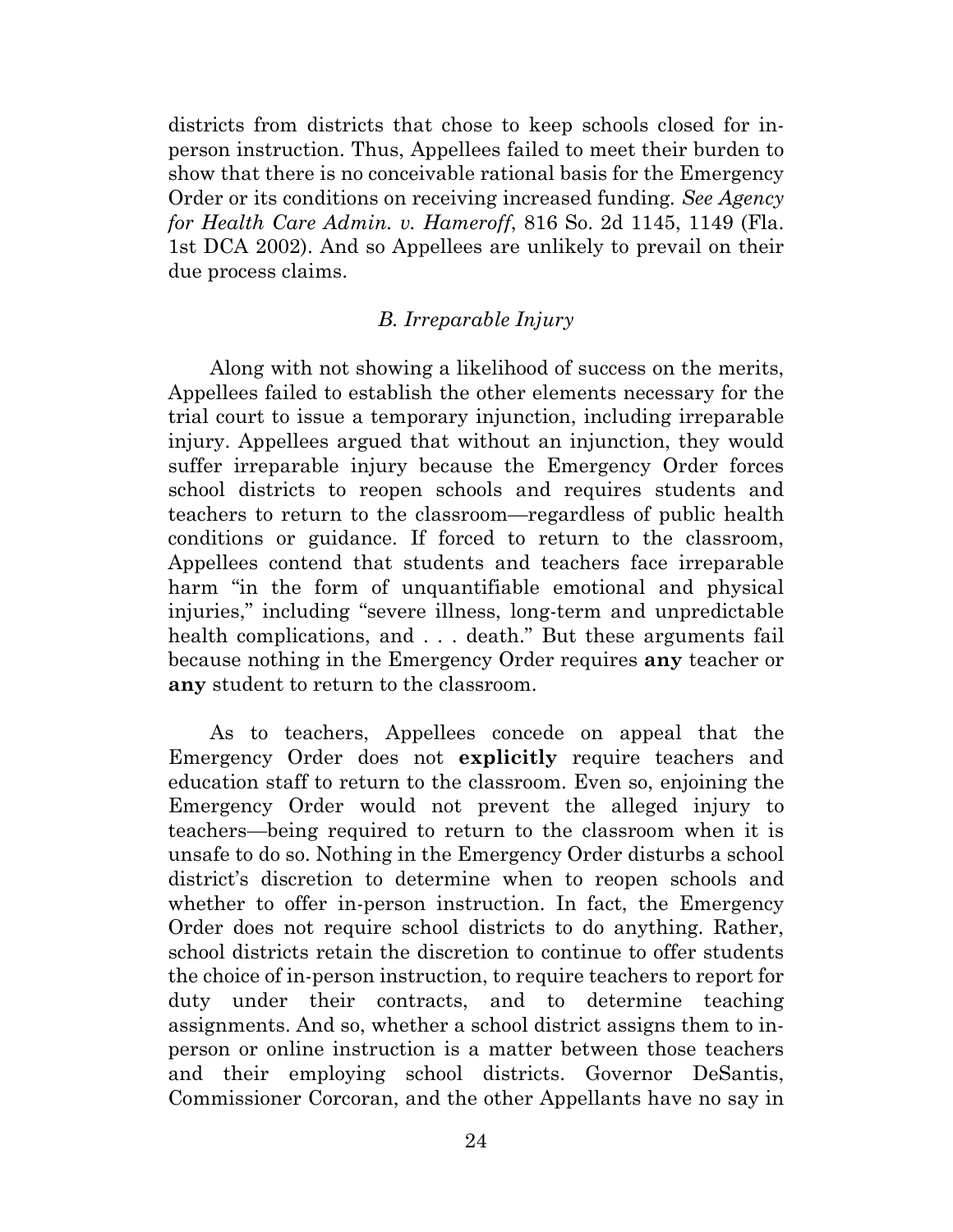the matter. And the school districts that **do** have a say are notably absent from this lawsuit.

As to students, enjoining the Emergency Order would not prevent irreparable injury to any student. The Emergency Order does not compel any student to return to a physical classroom. Rather, students and parents are free to choose a brick-and-mortar school for in-person instruction, online instruction from their local school district, Florida Virtual School, private school, or homeschooling. And as stated above, parents of 1.6 million students chose to send their children back to the classroom; other parents chose online instruction.

As to school districts, none has been "forced" under the Emergency Order to offer in-person instruction. It is left to the individual school districts to determine whether offering in-person instruction poses risks to the welfare and safety of their students, teachers, and school personnel. Nothing in the Emergency Order disturbs a school district's discretion to determine when to reopen schools and whether to offer in-person instruction. And nothing in the Emergency Order limits a school district's ability to reopen schools under the funding formulae approved by the Legislature and administered by DOE. And if a school district is not satisfied with the terms offered under the Emergency Order and does not want to reopen for in-person instruction, it is not left without a remedy. If a school district desires increased funding for online instruction, it may petition the Legislature for relief from the funding statutes.

In sum, nothing in the Emergency Order forces school districts to reopen schools for in-person instruction. Nothing in the order requires a student to choose in-person instruction. And nothing in the order forces a teacher to return to the classroom. Because Appellees showed no irreparable injury from the Emergency Order, the trial court erred in entering the injunction.

# *C. Lack of an Adequate Remedy at Law*

Appellees also failed to show that they lack an adequate remedy at law. Many options remain available to parents, students, and teachers who prefer not to return to the classroom.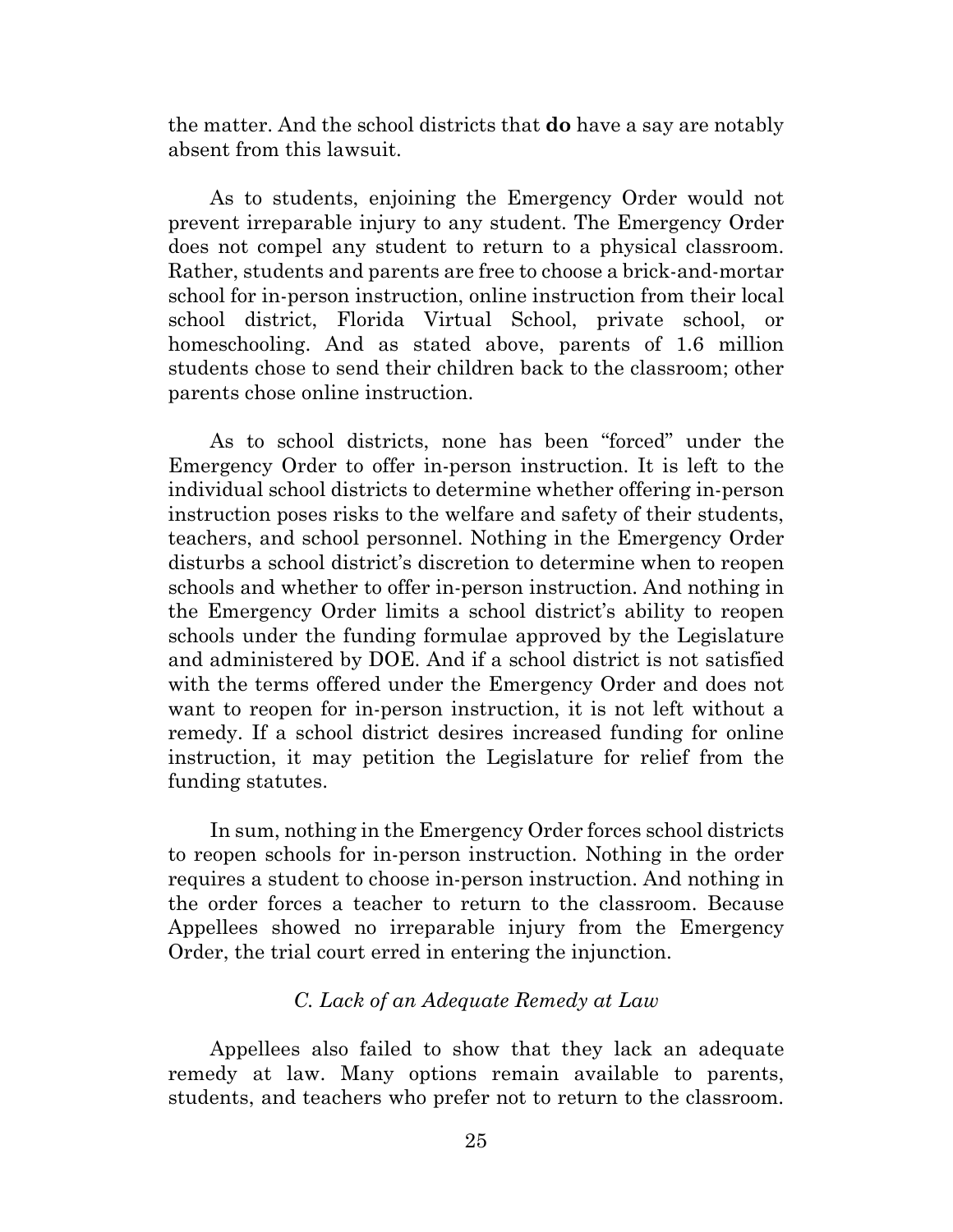Teachers and staff who do not wish to return to the classroom can ask their school district for a different assignment. They can also seek remedies under federal law. *See, e.g.*, Family Medical Leave Act of 1993, 29 U.S.C. §§ 2601–2654; Americans with Disabilities Act of 1990, 42 U.S.C. §§ 12101–12213. And they can also pursue grievances under their collective bargaining agreements. Because multiple remedies are available to Appellees, they are not entitled to a temporary injunction.

# *D. Serve the Public Interest*

The trial court found that an injunction would serve the public interest by "allow[ing] local school boards to make safety determinations for the reopening of schools without financial penalty." The trial court reasoned that "data-driven decisions based on local conditions will minimize further community spread of COVID-19, severe illness, and possible death of children, teachers and school staff, their families, and the community at large." In reaching this conclusion, the trial court ignored the plans made by school districts to reopen, the preferences of parents and students, and evidence that prolonged closure of schools also harms students.

When the trial court issued the injunction, almost all of Florida's school districts had submitted reopening plans under the Emergency Order and made plans to reopen schools in August. And it bears repeating that not one school district challenged the Commissioner's order. But by untethering the requirement for school districts to open schools for in-person instruction from their receipt of the increased funding under the Emergency Order, the trial court provided school districts with the option to close schools to in-person instruction while still reaping all the benefits offered under the Emergency Order. If school districts exercised that option, students who preferred to return to the classroom would once again need to shift to online classes—even if online instruction did not serve their mental, physical, or emotional needs. Parents who chose to send their children back to the classroom would lose the right to choose the best education setting for their children. And many parents would be left scrambling to find adequate daycare for their children.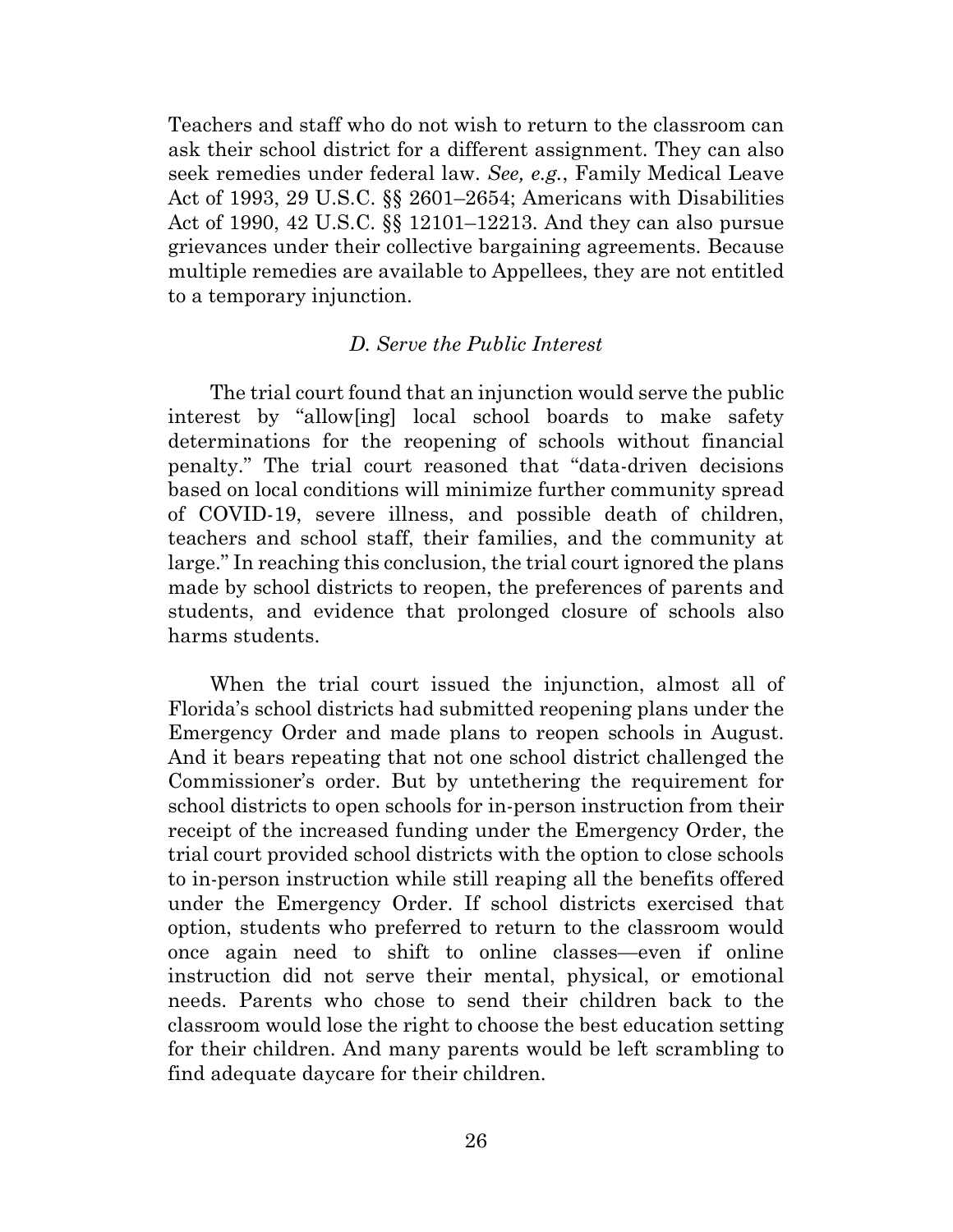Further, had the trial court enjoined—rather than rewritten—the Emergency Order, an injunction would still not serve the public interest. School districts would lose the authority granted under the order to provide students with the option of online instruction outside the Florida Virtual School model. And they would be unable to obtain the increased state funding offered under the Emergency Order. Without the increased funding and flexibility offered under the order, it is doubtful that many school districts could continue to offer online instruction.

So, rather than maintaining the status quo, an injunction would diminish the funding available to school districts, throw into disarray plans made by every school board in the state, and leave parents and students in doubt about their educational options. And thus, an injunction would not serve the public interest.

## *E. Severability*

Lastly, even if Appellees had shown the elements necessary for injunctive relief, the injunction cannot stand because the trial court violated the separation of powers when it rewrote the Commissioner's Emergency Order. When the trial court entered the temporary injunction, it undertook a "severability" analysis of the Emergency Order and purported to strike portions of the order that it found to be unconstitutional. It eliminated the requirement for school districts to submit reopening plans for approval by DOE as a condition of obtaining increased funding. And it expanded the grant of funding waivers to all school districts. The trial court found that "the good and bad features of the Order are not so inseparable in substance that [DOE] would have passed the one without the other."

But the trial court's severance of language from the Emergency Order was improper for three reasons. First, the court granted Appellees relief they did not seek in their complaints or motions for injunctive relief. Appellees asked only that the court enjoin the Emergency Order and declare it unconstitutional. Not until closing arguments on the temporary injunction motion did Appellees urge the court not to invalidate the order as a whole. Only then did Appellees ask the court to strike from the order the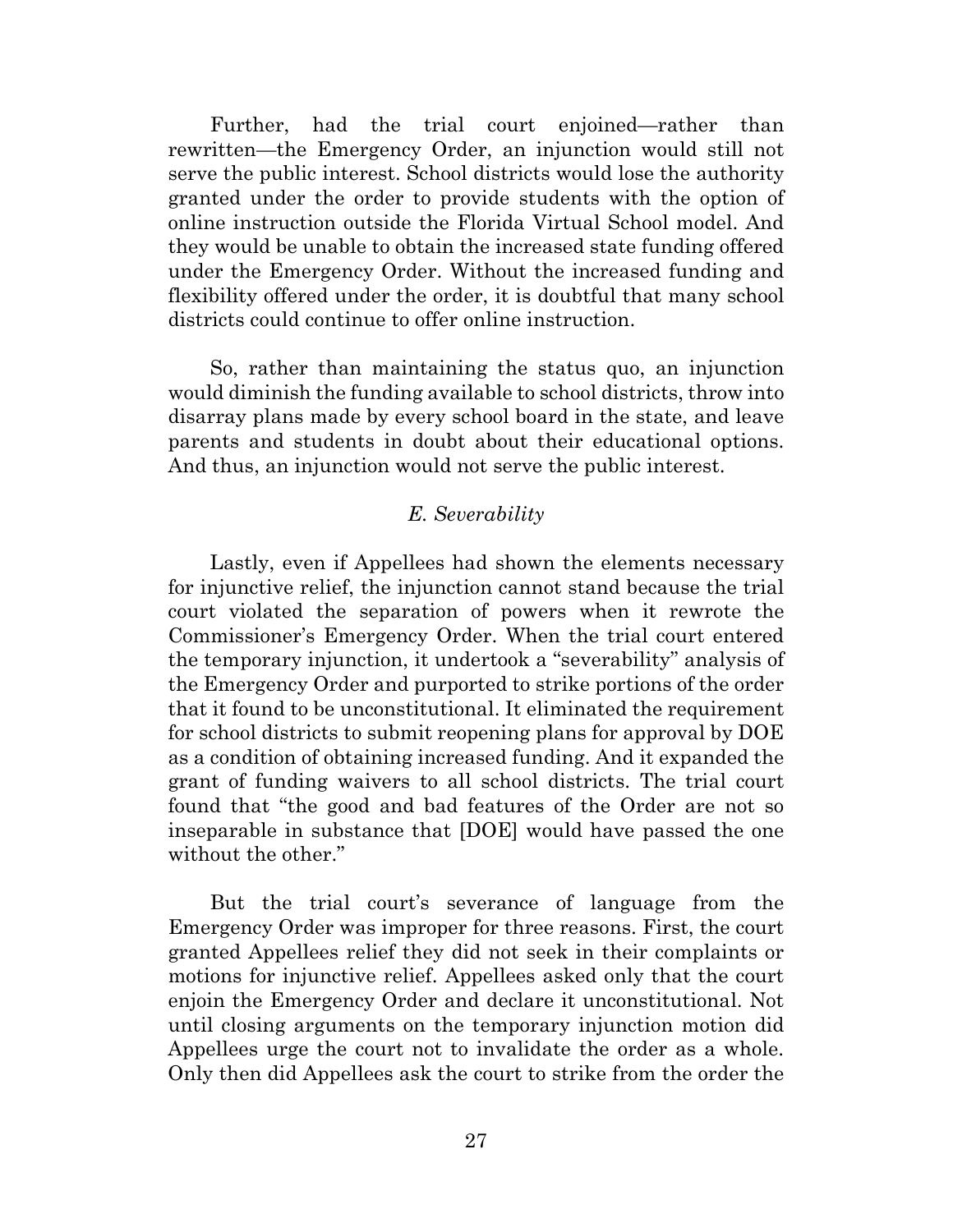requirement for school districts to reopen the schools and expand the availability of the funding waivers.

Second, even if the severability doctrine could be applied to an order of the executive, the trial court's severance of language from the order defeated one of its central purposes. *See Fla. Dep't of State, Div. of Elections v. Martin*, 916 So. 2d 763, 773 (Fla. 2005) ("Severability is a judicial doctrine recognizing the obligation of the judiciary to uphold the constitutionality of **legislative** enactments where it is possible to strike only the unconstitutional portions." (emphasis added) (quoting *Ray v. Mortham*, 742 So. 2d 1276, 1280 (Fla. 1999))). The trial court reasoned that it could excise from the order the requirement that school districts provide in-person instruction while expanding the funding waivers to all school districts. The trial court found that the condition of providing inperson instruction was not essential because when schools closed in the spring, the Commissioner authorized funding waivers without that condition. But by stripping the incentive for school districts to offer students the choice of in-person instruction, the trial court frustrated the Commissioner's intent in issuing the order. That intent is apparent on the face of the Emergency Order.

The order provides that "extended school closures can impede educational success of students, impact families' well-being and limit many parents and guardians from returning to work." Fla. Dep't of Educ. Order No. 2020-EO-6 at 1. It also recognizes that schools "provide many services to students that are critical to the well-being of the students and families, such as nutrition, socialization, counseling, and extra-curricular activities." *Id*. This language emphasizes that the Emergency Order's purpose was to encourage school districts to reopen for in-person instruction. By striking from the order the condition for schools to reopen for inperson instruction, the trial court provided school districts with an incentive to halt in-person instruction—contrary to the Commissioner's intent.

Finally, the trial court misapplied the severability doctrine by striking the word "must" and adding the word "may" in the section of the order on reopening requirements, converting the provision that school districts reopen schools for in-person instruction to receive funding waivers from a mandatory condition to an optional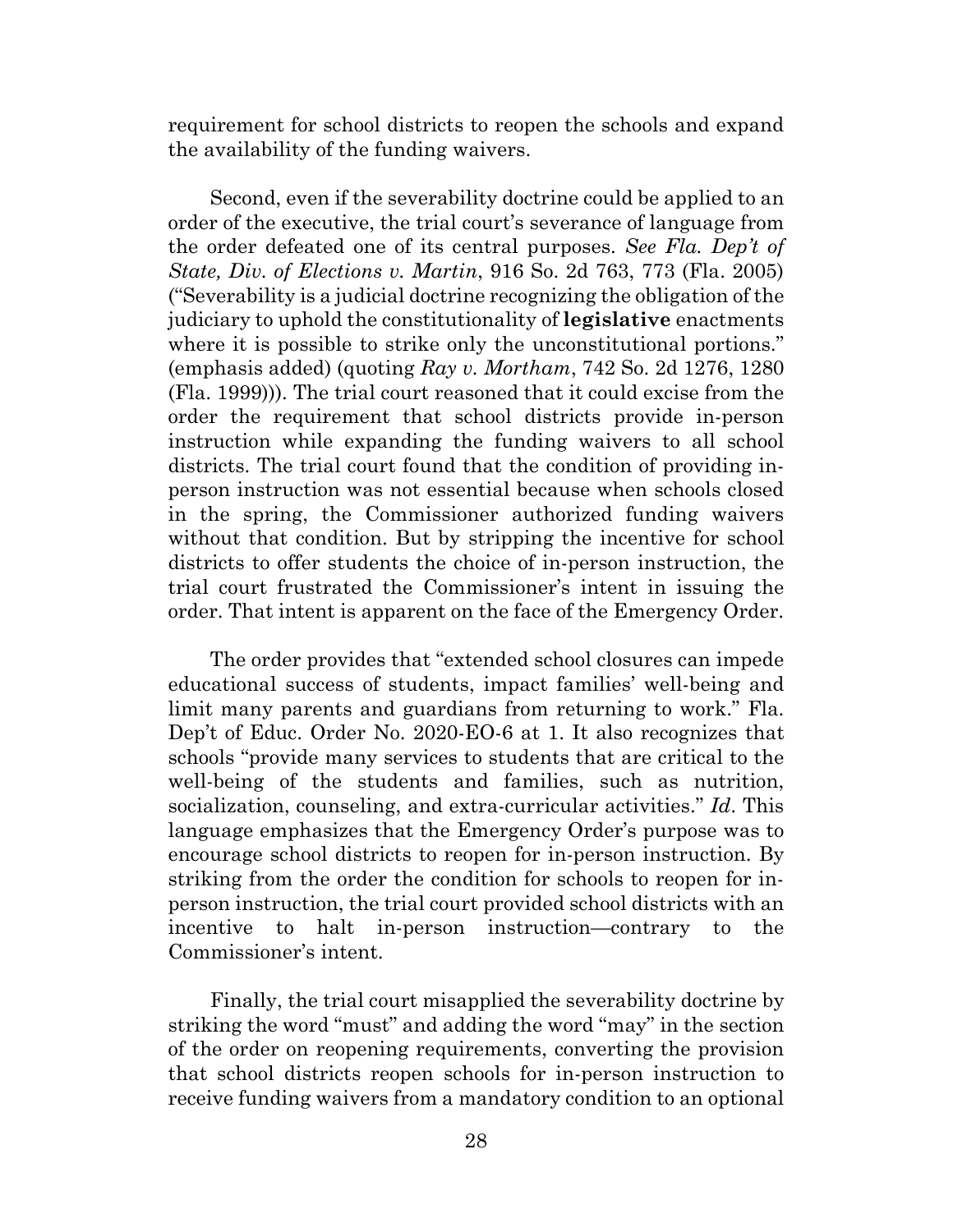one. Courts apply the severability doctrine only to strike objectionable language; severability is not a means "for the wholesale substitution of other language for language that is stricken." *Fla. Dep't of State v. Mangat*, 43 So. 3d 642, 650 (Fla. 2010). By purporting to enjoin the Commissioner's order by rewriting it and substituting the court's preferred language, the trial court acted far beyond its constitutional limits. *See State ex rel. Welch v. Gay*, 41 So. 2d 893, 894 (Fla. 1949) ("[I]t is not our province to rewrite a law."); *see also Fine v. Moran*, 77 So. 533, 536 (Fla. 1917) ("[I]t is not permissible to strike out words of plain, definite meaning and substitute others in order that the purpose of the act, after such remodeling, may more nearly conform to our notions as to its purpose and be congruent with our views as to what language should have been used."). It is not the role of the courts to make laws or execute them; and it is not within the judiciary's authority to substitute its policy views for those of a coequal branch of government. *See* THE FEDERALIST NO. 47 at 301 (Clinton Rossiter ed. 1961) (James Madison) ("The accumulation of all powers, legislative, executive, and judiciary, in the same hands, whether of one, a few, or many, and whether hereditary, self-appointed, or elective, may justly be pronounced the very definition of tyranny.") And so, even if Appellees had shown that they were entitled to a temporary injunction, the trial court's order cannot stand.

For these reasons, we reverse the order of the trial court and vacate the temporary injunction entered against the State.

REVERSED and VACATED.

WINOKUR and JAY, JJ., concur.

*Not final until disposition of any timely and authorized motion under Fla. R. App. P. 9.330 or 9.331***.**

\_\_\_\_\_\_\_\_\_\_\_\_\_\_\_\_\_\_\_\_\_\_\_\_\_\_\_\_\_

\_\_\_\_\_\_\_\_\_\_\_\_\_\_\_\_\_\_\_\_\_\_\_\_\_\_\_\_\_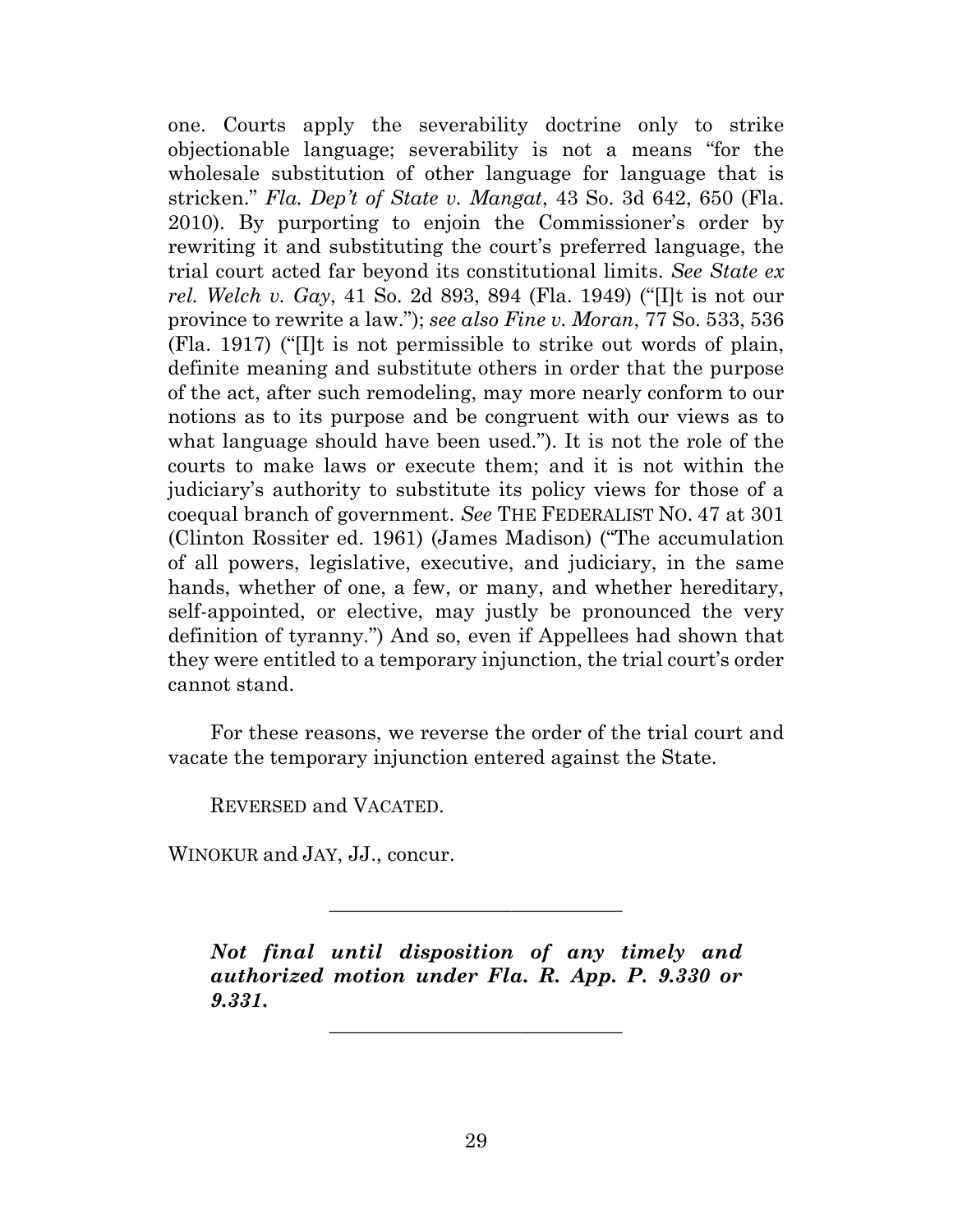David M. Wells, Kenneth B. Bell, Lauren V. Purdy, and Nathan W. Hill of Gunster, Yoakley & Stewart, P.A., Tallahassee, for Appellants Governor Ron DeSantis; Commissioner Richard Corcoran; Andy Tuck as Chair of the State Board of Education; the State Board of Education; the Florida Department of Education; Jacob Oliva as Chancellor, Division of Public Schools.

Joseph W. Jacquot, General Counsel; Raymond F. Treadwell, Deputy General Counsel; and Joshua E. Pratt, Assistant General Counsel, Executive Office of the Governor, Tallahassee, for Appellant Governor Ron DeSantis.

Matthew H. Mears, General Counsel; Judy Bone, Deputy General Counsel; and Jamie M. Braun, Assistant General Counsel, Department of Education, Tallahassee, for Appellants Commissioner Richard Corcoran; Andy Tuck as Chair of the State Board of Education; the State Board of Education; the Florida Department of Education; and Jacob Oliva as Chancellor, Division of Public Schools.

Katherine E. Giddings and Kristen M. Fiore of Akerman LLP, Tallahassee; Gerald B. Cope, Jr. of Akerman LLP, Miami; and Ryan D. O'Connor of Akerman LLP, Orlando, for Appellees Florida Education Association; Stefanie Beth Miller; Ladara Royal; Mindy Festge; Victoria Dublino-Henjes; Andres Henjes; National Association for the Advancement of Colored People, Inc.; and NAACP Florida State Conference.

Jacob V. Stuart of Jacob V. Stuart, P.A., Orlando; and William J. Wieland of Wieland & Delattre, P.A., Orlando, for Appellees Monique Bellefleur, Kathryn Hammond, Ashely Monroe, & James Lis.

Raquel A. Rodriguez of Buchanan Ingersoll & Rooney PC, Miami; and Jarrett B. Davis of Buchanan Ingersoll & Rooney PC, Tampa, for Foundation for Excellence in Education, amicus curiae in support of Appellants.

William E. Ploss, Coral Gables, for Florida Alliance of Retired Americans, amicus curiae in support of Appellees Florida